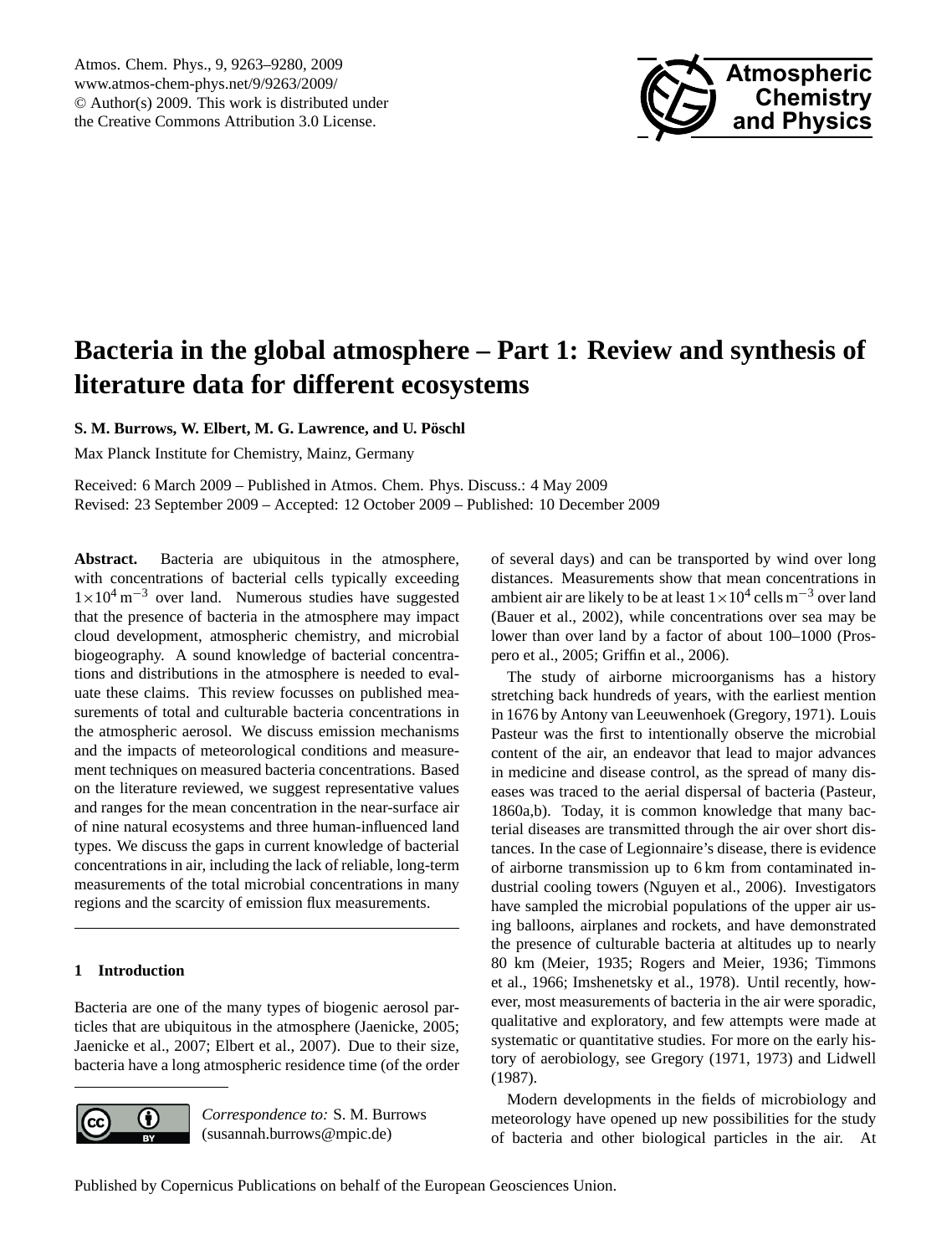present, however, aerobiology is a field still characterized by a remarkable lack of knowledge and an abundance of speculation. Few observations have been published, and the lack of a standard, modern methodology makes the interpretation and intercomparison of results difficult. Much of the speculation has focussed on potential interactions between atmospheric bacteria and the Earth's biogeochemical systems. It has been suggested that the presence of bacteria in the air could impact cloud formation by acting as ice nuclei and cloud condensation nuclei and development, with implications for the global distribution of clouds and precipitation, and for climate [\(Schnell and Vali,](#page-17-1) [1972,](#page-17-1) [1973;](#page-17-2) [Yankofsky](#page-17-3) [et al.,](#page-17-3) [1981a,](#page-17-3)[b;](#page-17-4) [Levin and Yankofsky,](#page-15-5) [1988;](#page-15-5) [Caristi et al.,](#page-14-3) [1991;](#page-14-3) [Sands et al.,](#page-16-6) [1992;](#page-16-6) [Bauer et al.,](#page-13-1) [2003;](#page-13-1) [Diehl et al.,](#page-14-4) [2006;](#page-17-5) [Morris et al.,](#page-16-7) [2005;](#page-16-7) [Sun and Ariya,](#page-17-5) 2006; Möhler [et al.,](#page-16-8) [2007;](#page-16-8) [Christner et al.,](#page-14-5) [2008;](#page-14-5) [Junge and Swanson,](#page-15-6) [2008;](#page-15-6) Möhler et al., [2008;](#page-16-10) [Mortazavi et al.,](#page-16-10) 2008; [Ariya et al.,](#page-13-2) [2009;](#page-13-2) [Pratt et al.,](#page-16-11) [2009;](#page-16-11) [Prenni et al.,](#page-16-12) [2009\)](#page-16-12). Since bacteria have also been shown to metabolize within cloud droplets, some authors have proposed an impact on the chemistry of cloud droplets and air [\(Ariya et al.,](#page-13-3) [2002;](#page-13-3) [Amato et al.,](#page-13-4) [2005,](#page-13-4) [2007a](#page-13-5)[,b;](#page-13-6) [Deguillaume et al.,](#page-14-6) [2008\)](#page-14-6). Finally, the transport of bacteria through the air is relevant to the field of microbial biogeography, the study of the geographic distribution of microbial taxa [\(Martiny et al.,](#page-16-13) [2006\)](#page-16-13). The dispersal through the air is a pathway for rapid long-distance dispersal of microbes (including bacteria and microscopic eukaryotes), allowing some species to overcome geographic barriers. The efficiency and randomness of airborne dispersal is an important factor in determining whether evolutionary history and chance events play a role in the distribution of taxa [\(Finlay,](#page-14-7) [2002;](#page-14-7) [Pringle et al.,](#page-16-14) [2005\)](#page-16-14).

Bacteria enter the atmosphere as aerosol particles from practically all surfaces, including soil, water, and plant surfaces [\(Jones and Harrison,](#page-15-7) [2004\)](#page-15-7). Once in the air, they are carried upwards by air currents and may remain in the atmosphere for many days before being removed by precipitation or direct deposition onto surfaces. Studies focussing on the transport of bacteria have mainly considered mesoscale dispersal [\(Knudsen,](#page-15-8) [1989\)](#page-15-8) or the implications for the spread of disease (e.g., [Gloster et al.,](#page-14-8) [1981,](#page-14-8) [1982;](#page-14-9) [Donaldson et al.,](#page-14-10) [1982;](#page-14-10) [Addiss et al.,](#page-13-7) [1989;](#page-13-7) [Sørensen et al.,](#page-17-6) [2000\)](#page-17-6), although a very general discussion of the topic was published by [Wolfenbarger](#page-17-7) [\(1946\)](#page-17-7). Studies of long-range transport have focussed on case studies [\(Bovallius et al.,](#page-13-8) [1978a\)](#page-13-8) or intermittent events [\(Prospero et al.,](#page-16-0) [2005\)](#page-16-0). However, there is no reason to assume *a priori* that longer-range transport is limited to isolated events. Indeed, most bacteria fall into the size range of particles with the longest atmospheric residence times, so their transport over long distances should be an ordinary occurrence, if perhaps intermittent, as it is for dust particles of this size range.

The concentrations of airborne culturable bacteria were measured as early as [1883](#page-16-15) by [Miquel,](#page-16-15) and since then, many others have conducted measurements in a variety of locations. These measurements have shown that the concentration of bacteria in air can vary over orders of magnitude during the course of a day at a single location, and that long-term mean concentrations vary according to season and measurement location. Near-surface concentration measurements have been previously reviewed by several authors with respect to specific problems (long-range transport: [Bovallius](#page-13-9) [et al.,](#page-13-9) [1980;](#page-13-9) annual and diurnal variability: [Lighthart,](#page-15-9) [1997;](#page-15-9) increases in bacterial concentration during dust storms: [Kel](#page-15-10)[logg and Griffin,](#page-15-10) [2006;](#page-15-10) emission mechanisms and the effect of meteorological variables: [Jones and Harrison,](#page-15-7) [2004\)](#page-15-7).

Microorganisms in aqueous and terrestrial environments are known to play an important role in biogeochemical cycles, both by fixing atoms into organic matter and by biodegradation of organic compounds. It has been proposed that biodegradation may also play a role in the chemistry of organic compounds in the troposphere [\(Herlihy et al.,](#page-15-11) [1987;](#page-15-11) [Ariya et al.,](#page-13-3) [2002;](#page-13-3) [Ariya and Amyot,](#page-13-10) [2004\)](#page-13-10). One necessary condition is that the bacteria found in cloud water must be capable of metabolism with the nutrients available in cloud droplets, at ambient cloud temperatures. It is now clear that these bacteria are not only capable of metabolism under these conditions, but also of growth and reproduction. Bacteria collected in cloud water samples have been shown to metabolize and reproduce when those samples are incubated in the laboratory, even at supercooled temperatures [\(Sattler et al.,](#page-16-16) [2001;](#page-16-16) [Amato et al.,](#page-13-5) [2007a\)](#page-13-5). [Sattler et al.](#page-16-16) [\(2001\)](#page-16-16) found that generation times varied between 3.6 and 19.5 days, comparable to those of phytoplankton in the ocean. The mean atmospheric residence time of a bacterial cell can be up to about one week, as discussed in a companion paper [\(Burrows](#page-13-11) [et al.,](#page-13-11) [2009\)](#page-13-11), but the cell will spend only a small fraction of this time inside of a cloud droplet [\(Lelieveld and Heintzen](#page-15-12)[berg,](#page-15-12) [1992](#page-15-12) estimated that on average, tropospheric air spends about 5% to 6% of its time in clouds). It is thus unlikely that there is a significant primary production of bacteria within cloud droplets.

A sound knowledge of the concentration and distribution patterns of airborne bacteria on a global scale is needed in order to assess their importance for the climate and health effects of atmospheric aerosol (Pöschl, [2005\)](#page-16-17), including cloud formation and development, microbial biodiversity, and atmospheric chemistry. This literature review lays a foundation for future investigation of this topic by summarizing a broad collection of published measurements of bacteria concentrations in the ambient air and estimated fluxes of bacteria to the atmosphere (Table S2 and Table S3, see [http://www.atmos-chem-phys.net/9/9263/2009/](http://www.atmos-chem-phys.net/9/9263/2009/acp-9-9263-2009-supplement.pdf) [acp-9-9263-2009-supplement.pdf\)](http://www.atmos-chem-phys.net/9/9263/2009/acp-9-9263-2009-supplement.pdf). Although bacterial ice nucleation is an important motivation for studying this topic, this review deals with observations of the total bacteria in the atmosphere, as opposed to the ice-nucleation-active component. Measurement issues that affect the interpretation of these results are discussed in Sect. [2.](#page-2-0) Mechanisms of emission to the atmosphere are outlined in Sect. [3.](#page-3-0) An overview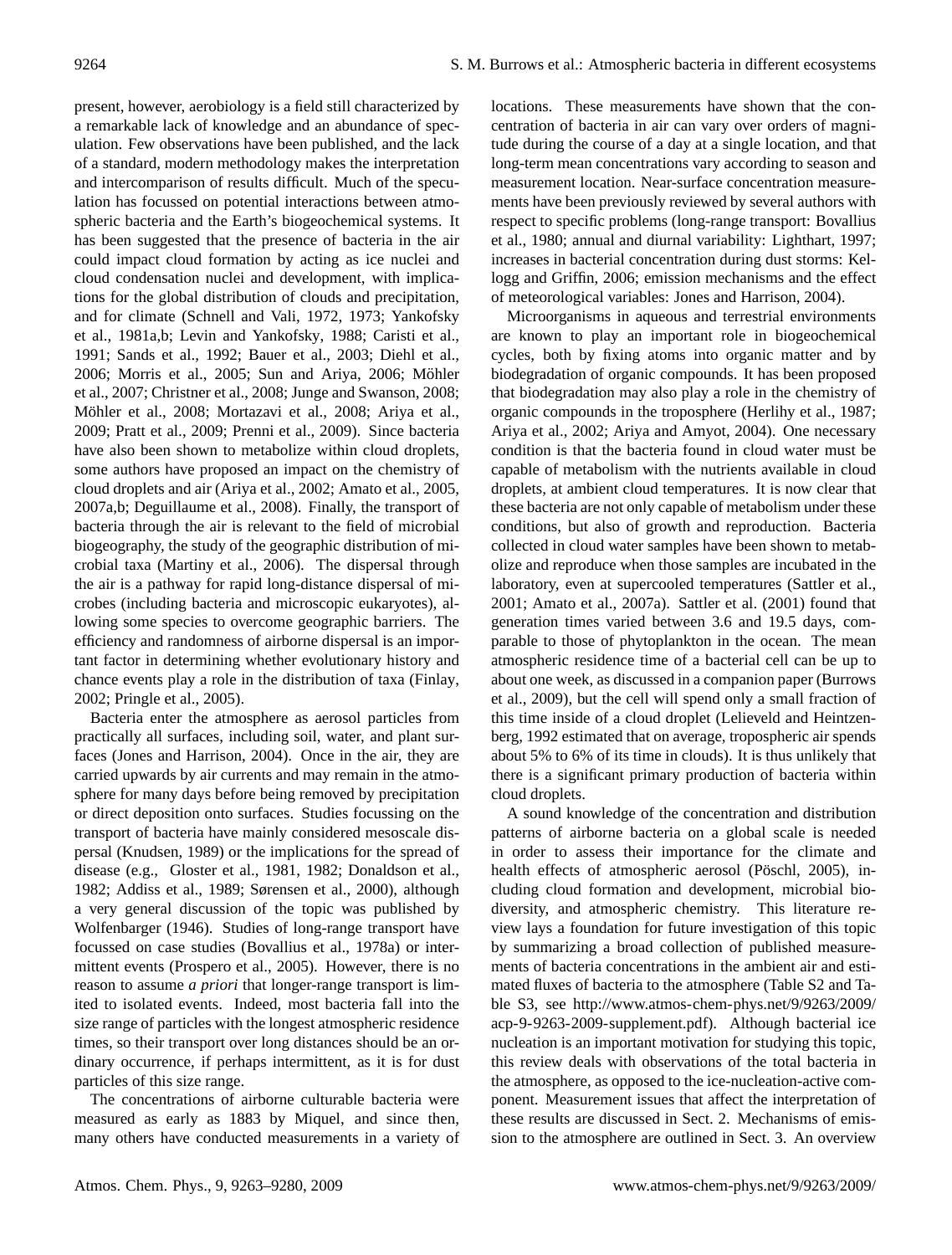of the reviewed data is given in Sect. [4.](#page-3-1) Airplane measurements, which give insight into the role of vertical transport in atmospheric dispersal, are discussed in Sect. [5.](#page-4-0) The size distribution of bacteria in the atmosphere is discussed in Sect. [6,](#page-4-1) while the effect of climatological variables is discussed in Sect. [7.](#page-4-2) Particular attention is paid to the effect of land use or ecosystem type on observed concentrations (Sect. [8\)](#page-6-0), as a step towards developing an emissions parameterization for use in atmospheric models. A companion paper, [\(Burrows](#page-13-11) [et al.,](#page-13-11) [2009\)](#page-13-11), presents estimates for the rate at which bacteria enter the atmosphere from ten different ecosystem classes.

## <span id="page-2-0"></span>**2 Measurement issues**

Studies characterizing bacterial aerosol use a combination of techniques from aerosol science and microbiology, requiring an interdisciplinary approach. A variety of methods exist for measuring and analyzing bacteria in the atmosphere, which are largely incompatible with each other, as will be explained below. Although new methods promise to help resolve many measurement issues, until very recently most published measurements were made using older techniques, particularly culture-based methods, which present serious methodological difficulties.

#### **2.1 Aerosol sampling issues**

The instrumentation used for aerosol sampling can introduce several types of errors and biases, due mainly to wall losses on tubes and inlets [\(Hinds,](#page-15-13) [1999\)](#page-15-13). The use of filtration vs. impaction as a collection method has been discussed by [Kel](#page-15-10)[logg and Griffin](#page-15-10) [\(2006\)](#page-15-10). Finally, special care must be taken to avoid microbiological contamination of the sample or the sampling equipment (for instance, the introduction of bacteria during the transport of samples). The effectiveness of anti-contamination measures can be tested by use of a blind control.

#### <span id="page-2-1"></span>**2.2 The problem of culturability**

Historically, most authors have measured the concentrations of airborne culturable bacteria (sometimes misleadingly referred to as "viable" bacteria, see Table S1, see [http://www.atmos-chem-phys.net/9/9263/2009/](http://www.atmos-chem-phys.net/9/9263/2009/acp-9-9263-2009-supplement.pdf) [acp-9-9263-2009-supplement.pdf\)](http://www.atmos-chem-phys.net/9/9263/2009/acp-9-9263-2009-supplement.pdf) by collecting particulate matter via impaction on a culture medium and subsequently counting the colonies formed. However, the vast majority of environmental bacteria are non-culturable, even when viable [\(Staley and Konopka,](#page-17-8) [1985;](#page-17-8) [Roszak and Colwell,](#page-16-18) [1987;](#page-16-18) [Amann et al.,](#page-13-12) [1995;](#page-13-12) [Colwell,](#page-14-11) [2000;](#page-14-11) [Wainwright et al.,](#page-17-9) [2004\)](#page-17-9). This may be particularly true of bacteria in the air, since the culturability of bacteria rapidly decreases following aerosolization [\(Heidelberg et al.,](#page-15-14) [1997\)](#page-15-14). The sampling efficiency and culturability of viable bacteria depend strongly on the bacterial strain, but also on experimental and environmental factors, including the growth medium used [\(ZoBell](#page-17-10) [and Mathews,](#page-17-10) [1936;](#page-17-10) [Kelly and Pady,](#page-15-15) [1954;](#page-15-15) [Shahamat et al.,](#page-17-11) [1997;](#page-17-11) [Griffin et al.,](#page-15-2) [2006\)](#page-15-2), the choice of impaction vs. filtration as a collection method [\(Stewart et al.,](#page-17-12) [1995\)](#page-17-12), the incubation temperature and length of incubation time [\(Wang et al.,](#page-17-13) [2007,](#page-17-13) [2008\)](#page-17-14), the air sample volume [\(Griffin et al.,](#page-15-2) [2006\)](#page-15-2), and the relative humidity [\(Tong and Lighthart,](#page-17-15) [1999;](#page-17-15) [Wang et al.,](#page-17-16) [2001\)](#page-17-16). The fraction of airborne bacteria that are detected by culture methods is typically less than 10%, with an observed range of 0.01% to 75%, and average values estimated at about 1% [\(Lighthart,](#page-15-16) [2000;](#page-15-16) [Chi,](#page-14-12) [2007;](#page-14-12) [Heidelberg et al.,](#page-15-14) [1997\)](#page-15-14). Additionally, fungal growth on agar plates may interfere with counting of bacterial colonies, and the use of selective media could introduce additional biases.

The problem of culturability should be taken seriously by future studies, since the dependence of culturability on environmental conditions introduces uncontrolled and unknown systematic errors into experiments. For example, in a study of bacteria in cloud water, [Amato et al.](#page-13-13) [\(2007c\)](#page-13-13) found that the highest total bacterial concentrations were obtained in winter, while the highest culturable bacterial concentrations were obtained in summer. In addition, the culturability at both 15◦C and at 27◦C showed a seasonal dependence, with higher culturability at 15℃ during winter and spring, and higher culturability at 27◦C during summer and autumn. This effect could be the result of a selection mechanism or a bacterial response to environmental conditions. Whatever the cause, this study demonstrated a systematic dependence of bacterial culturability on the combined effect of environmental variables and culture methodology.

Such studies make clear that strong conclusions about the effects of meteorological variables on the total bacteria concentration cannot be drawn from measurements of the culturable bacteria. At best, culture studies can be used to indicate broad patterns in concentrations, and must be followed up using alternative enumeration techniques to obtain quantitative results.

#### **2.3 Enumeration without cultures**

In light of the shortcomings of culture methods in characterizing bacterial populations, scientists have developed new methods for counting viable and total bacteria in aerosol samples [\(Ho,](#page-15-17) [2002;](#page-15-17) [Kuske,](#page-15-18) [2006\)](#page-15-18). The total bacteria concentration is the variable of primary importance for meteorology, since dead cells and even cell fragments may still act as condensation and ice nuclei (Möhler et al., [2008\)](#page-16-9). Understanding the total bacteria concentration in the air is a necessary intermediate step towards building a mechanistic model of viable and culturable bacteria concentrations.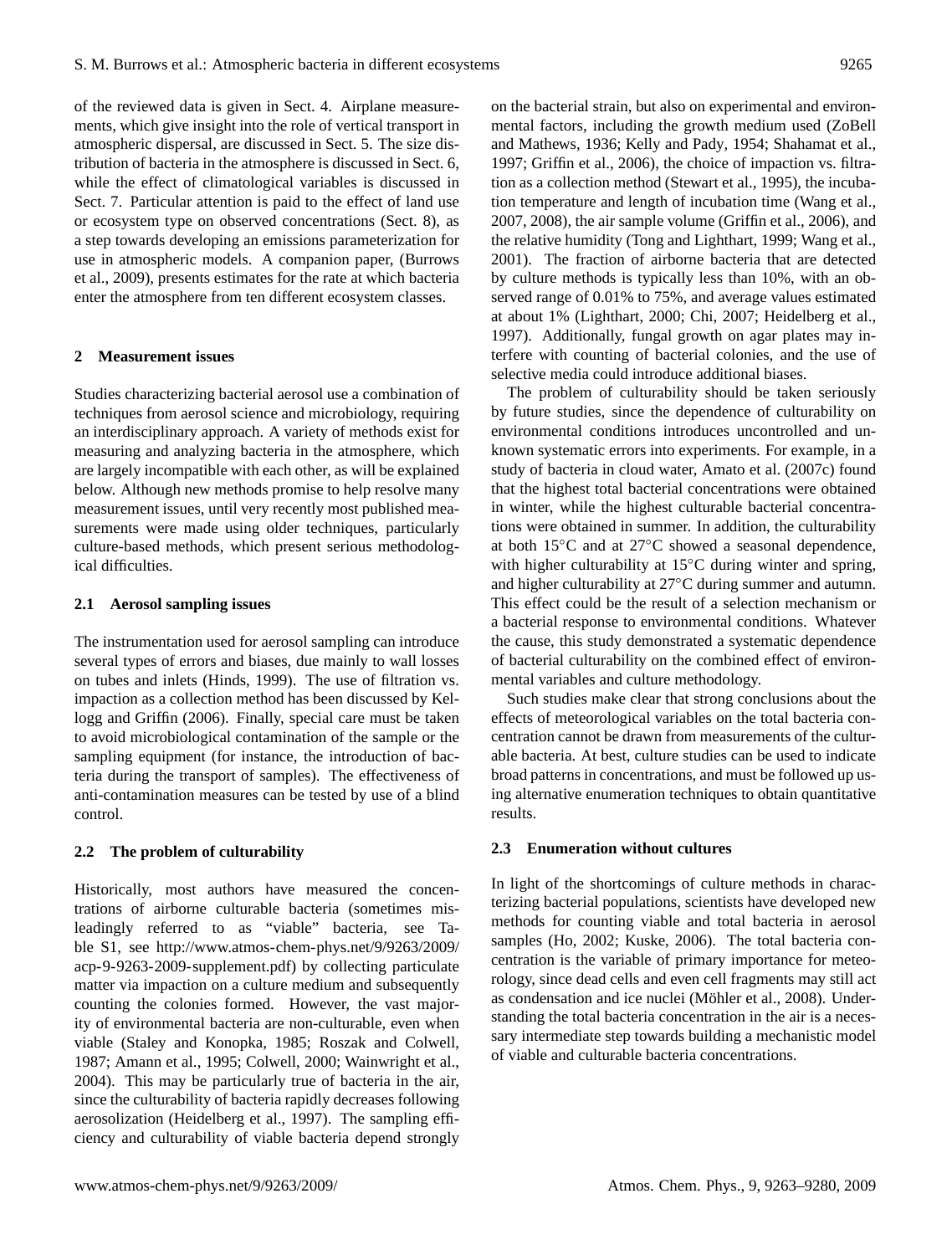The most common method for determining the total count of environmental bacteria is direct counting by epifluorescent microscopy of samples that have been treated with a fluorescent dye, most commonly 4',6-diamidino-2-phenylindole (DAPI) or acridine orange [\(Francisco et al.,](#page-14-13) [1973;](#page-14-13) [Hobbie](#page-15-19) [et al.,](#page-15-19) [1977;](#page-15-19) [Kepner and Pratt,](#page-15-20) [1994;](#page-15-20) [Matthias-Maser and](#page-16-19) [Jaenicke,](#page-16-19) [1995;](#page-16-19) [Harrison et al.,](#page-15-21) [2005\)](#page-15-21). Acridine orange binds to both DNA and RNA, while DAPI fluoresces blue when bound to DNA and yellow when unbound or bound to a non-DNA material. No dye is specific to bacteria; instead, all DNA-containing particles are stained. The bacterial cells must be counted by a human investigator taking into account the size and morphology of the stained particles. Epifluorescent microscopy permits counting of the total number of unlysed cells containing DNA, a number that includes both viable and non-viable bacteria.

The disadvantage of epifluorescent microscopy is that this is a tedious and time-consuming process. Recently, more automated techniques have been attempted, including computer analysis of microscopy pictures [\(Carrera et al.,](#page-14-14) [2005\)](#page-14-14) and fluorescence spectroscopy [\(Reyes et al.,](#page-16-20) [1999;](#page-16-20) [Cour](#page-14-15)[voisier et al.,](#page-14-15) [2008\)](#page-14-15). A greater degree of automation is also achieved by genetic analysis techniques, which hold particular promise for detailed analysis of the bacterial aerosol. The quantitative polymerase chain reaction (Q-PCR) allows the genetic identification of biological aerosol particles to the genus level or better, while simultaneously counting the number of cells of each microorganism. The use of genetic techniques is gaining popularity in environmental microbiology, and several recent studies focus on using genetic methods to describe the biological diversity of bacteria in the air [\(Brodie,](#page-13-14) [2007;](#page-13-14) [Despres et al.,](#page-14-16) [2007;](#page-14-16) [Wagner et al.,](#page-17-17) [2007;](#page-17-17) Fröhlich-Nowoisky et al., [2009;](#page-14-17) [Bowers et al.,](#page-13-15) [2009\)](#page-13-15).

## **2.4 Measurement of bacteria emission fluxes**

Few direct measurements of bacterial emission fluxes are available. The few that we are aware of are listed in Table S2. The fast-response instrumentation required for eddy correlation measurements does not exist for biological particles. Instead, flux measurements are made using gradient methods such as the Bowen ratio method. These methods require a large number of measurements for statistical significance and can be difficult to interpret. Existing flux estimates include only culturable bacteria counts and no measurements of total environmental bacteria emission flux. The deposition flux has been estimated in some studies by exposing a horizontally-oriented petri dish to the air; however, the deposition of particles to a petri dish does not necessarily simulate the true rate of deposition onto plant and soil surfaces.

#### <span id="page-3-0"></span>**3 Mechanisms of emission to the atmosphere**

Bacteria are emitted to the atmosphere from nearly all surfaces, including plant, soil and water surfaces [\(Jones and](#page-15-7) [Harrison,](#page-15-7) [2004\)](#page-15-7). It can be useful to classify emission mechanisms as either active or passive. Active mechanisms of bacteria emission include ejection by disease-carriers, such as livestock or humans (e.g., by sneezing). Passive mechanisms are the result of meteorological processes acting on a source reservoir. For instance, wind and mechanical disturbances can drive lofting of bacteria from plant or soil surfaces, and the bursting of small bubbles on wave crests and during surf breaking results in aerosol generation from water. A further distinction can be made between point sources and area sources. For bacteria, point sources include sewage treatment plants and constructions sites (via disturbance of dust), and area sources include forests, grasslands, and natural water surfaces.

Rates of passive emission can be expected to depend on a combination of the local meteorological conditions and the concentration of bacteria in the source material and on surfaces. To a first approximation, the effects of local meteorology on emissions can be expected to be similar to the effects on mineral dust and sea salt emissions, which have been much better studied.

#### <span id="page-3-1"></span>**4 Description of reviewed data**

The literature atmospheric on bacterial concentrations is varied, including studies from the fields of microbiology, plant pathology, meteorology, medicine and public health. A number of these studies are summarized in Table [1,](#page-7-0) with individual measurements listed in Table S3. Most of the studies used culture techniques to analyze aerosol samples collected by impaction onto plates or slides, although some used filtration to collect samples and some enumerated the total cell count by microscopic examination. Enumeration of bacteria was sometimes followed by additional analysis (e.g. morphological or genetic identification, physical analysis of trace elements). Particle collection was sometimes accompanied by measurement of meteorological variables, most commonly including temperature and wind speed.

For the culture-based measurements reviewed, at least 13 different culture media were used, with incubation conducted at temperatures between at least 21◦C and 37◦C (sometimes at two different incubation temperatures or at "room temperature"). Incubation periods were as short as 16 h, or as long as 16 days and sometimes completely unspecified. Although contamination is an important problem, most studies do not discuss sterilization measures or the use of blanks as a contamination control.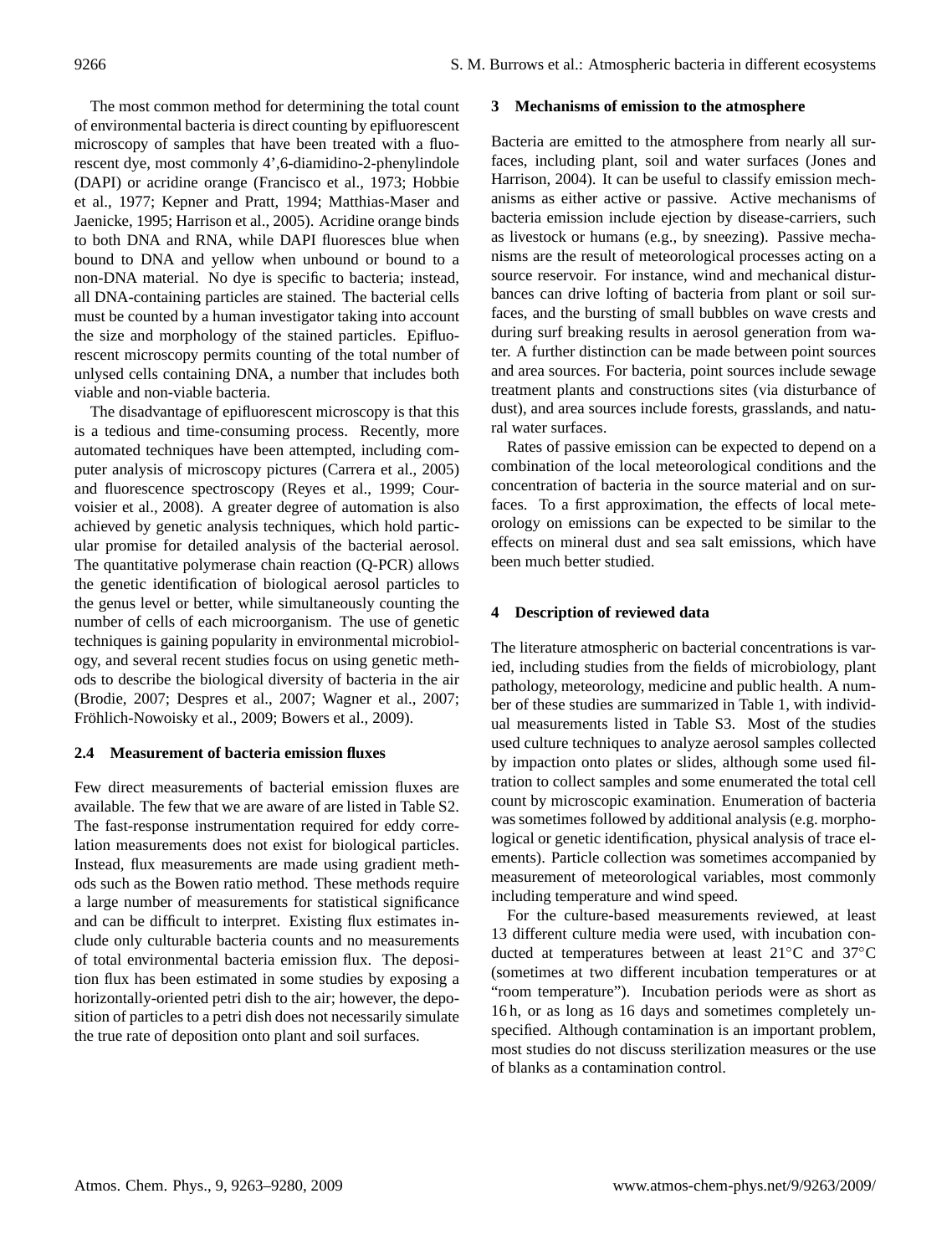#### <span id="page-4-0"></span>**5 High altitude concentration measurements**

Knowledge of the vertical distribution of particles is important for understanding their potential to affect clouds. In addition, measurements of vertical profiles can be used in evaluating whether vertical transport is represented realistically in atmospheric models. The presence of microorganisms has been detected at very high altitudes, even in the stratosphere and mesosphere. For instance, [Rogers and Meier](#page-16-5) [\(1936\)](#page-16-5) collected fungal spores and bacteria from the stratosphere by dropping a collection device from a stratospheric balloon. [Imshenetsky et al.](#page-15-3) [\(1978\)](#page-15-3) used meteorological rockets to collect fungal spores and bacteria at altitudes of 48 to 77 km. More recently, [Wainwright et al.](#page-17-18) [\(2003\)](#page-17-18) and [Shivaji et al.](#page-17-19) [\(2006\)](#page-17-19) have detected the presence of bacteria at altitudes up to  $41 \text{ km}$ . These studies were all purely qualitative – they demonstrate the presence of culturable bacteria in these regions, but do not indicate their concentration.

A few studies have examined the vertical distribution of bacteria in the atmosphere. Using airplane-based samplers, [Fulton](#page-14-18) [\(1966a\)](#page-14-18) measured bacteria in the troposphere in three short-term studies and one 30-h study of microorganism concentration at three altitudes (690 m, 1600 m and 3127 m) over Texas. Typically, concentrations were found to be about an order of magnitude lower at 1600 m than at 690 m, and even lower at 3127 m. The variability in the concentration of cells was much greater at 690 m than at higher altitudes.

More recently, systematic long-term measurements of culturable bacteria and total protein concentrations have been conducted in southwestern Siberia over an altitude range of 0.5–7 km, [\(Andreeva et al.,](#page-13-16) [2002;](#page-13-16) [Borodulin et al.,](#page-13-17) [2005b\)](#page-13-17). The observed concentrations of culturable microorganisms varied by more than two orders of magnitude over the measurement period. The representation of different bacterial species depended on altitude, but the overall concentration was independent of altitude. The authors conclude that the microorganisms found at higher altitudes must originate from a distant upwind source.

## <span id="page-4-1"></span>**6 Size distributions**

The size distribution of bacteria-associated aerosol particles can be assessed by using a multiple-stage sampler to collect particles in several size ranges. The count median diameter can be estimated by fitting a log-normal distribution to the observed counts in each size range measured by the sampler [\(Shaffer and Lighthart,](#page-17-20) [1997\)](#page-17-20). The count median diameter at continental sites is about  $4 \mu m$ , while at coastal sites it is about  $2 \mu m$  [\(Shaffer and Lighthart,](#page-17-20) [1997;](#page-17-20) [Tong and](#page-17-21) [Lighthart,](#page-17-21) [2000;](#page-17-21) [Wang et al.,](#page-17-13) [2007\)](#page-17-13).

The size of particles associated with observed airborne bacteria is significantly larger than the typical size of such bacteria, which is about  $1 \mu$ m. This can be explained by the fact that bacterial cells are often associated with larger particles, such as soil or leaf fragments, and sometimes are found as clumps of bacterial cells [\(Bovallius et al.,](#page-13-18) [1978b;](#page-13-18) [Lighthart,](#page-15-9) [1997\)](#page-15-9). It has been hypothesized that bacteria attached to larger particles are more likely to retain culturability, perhaps because the particle protects them from environmental stresses [\(Lighthart,](#page-15-16) [2000\)](#page-15-16). This interpretation would be consistent with a laboratory study by [Lighthart](#page-15-22) [et al.](#page-15-22) [\(1993\)](#page-15-22) of the dispersion of bacteria deposited on plant surfaces by wind gusts. They found that *Pseudomonas syringae* was increasingly likely to be culturable from aerosol particles as the size of the particles increased.

The particle size distribution has been shown to exhibit daily and annual cycles. In field studies in Oregon, [Tong and](#page-17-21) [Lighthart](#page-17-21) [\(2000\)](#page-17-21) and [Lighthart](#page-15-16) [\(2000\)](#page-15-16) found that the proportion of culturable bacteria associated with the largest particles ( $>7 \mu$ m) was highest and the proportion associated with the smallest particles  $\left($  < 1.1  $\mu$ m) was lowest during daytime and during the summer. These were also the times when the total bacterial concentrations and culturable bacteria concentrations were observed to be highest. They suggest that these cycles could be due to the presence of agricultural sources of atmospheric bacteria near the measurement site, which they expected to be stronger during summer, combined with a greater turbulent upward flux of particulate matter during daytime and summer, driven by insolation. Although concentrations were observed to be highest in summer in this study, this is not observed everywhere, as discussed in Sect. [7.7.](#page-5-0)

## <span id="page-4-2"></span>**7 The effect of climatological variables on ambient bacteria**

A number of studies have addressed the effect of meteorological variables on ambient bacterial concentrations. These have been previously reviewed briefly by [Lighthart,](#page-15-16) [2000](#page-15-16) and more extensively by [Jones and Harrison,](#page-15-7) [2004.](#page-15-7) This section aims to summarize the major findings of these studies as reflected in previous reviews, while also considering additional studies not included in previous reviews.

It is important to note that most studies focussing on the effect of meteorological variables on bacterial concentrations have two serious weaknesses: First, studies using culture methods cannot effectively separate environmentally-driven cycles in bacterial culturability from cycles in concentration. Second, most studies fail to analyze the independent significance for bacterial concentration of cross-correlated meteorological variables, such as temperature and wind speed.

The main components that emerge as significant in determining the flux of culturable bacteria are: precipitation, wind speed, and the time of day and season, which are linked to solar input, boundary-layer circulation, and the temperature of air and of soil and plant surfaces. A correlation with the total particulate mass is often observed, which is probably not a causal connection.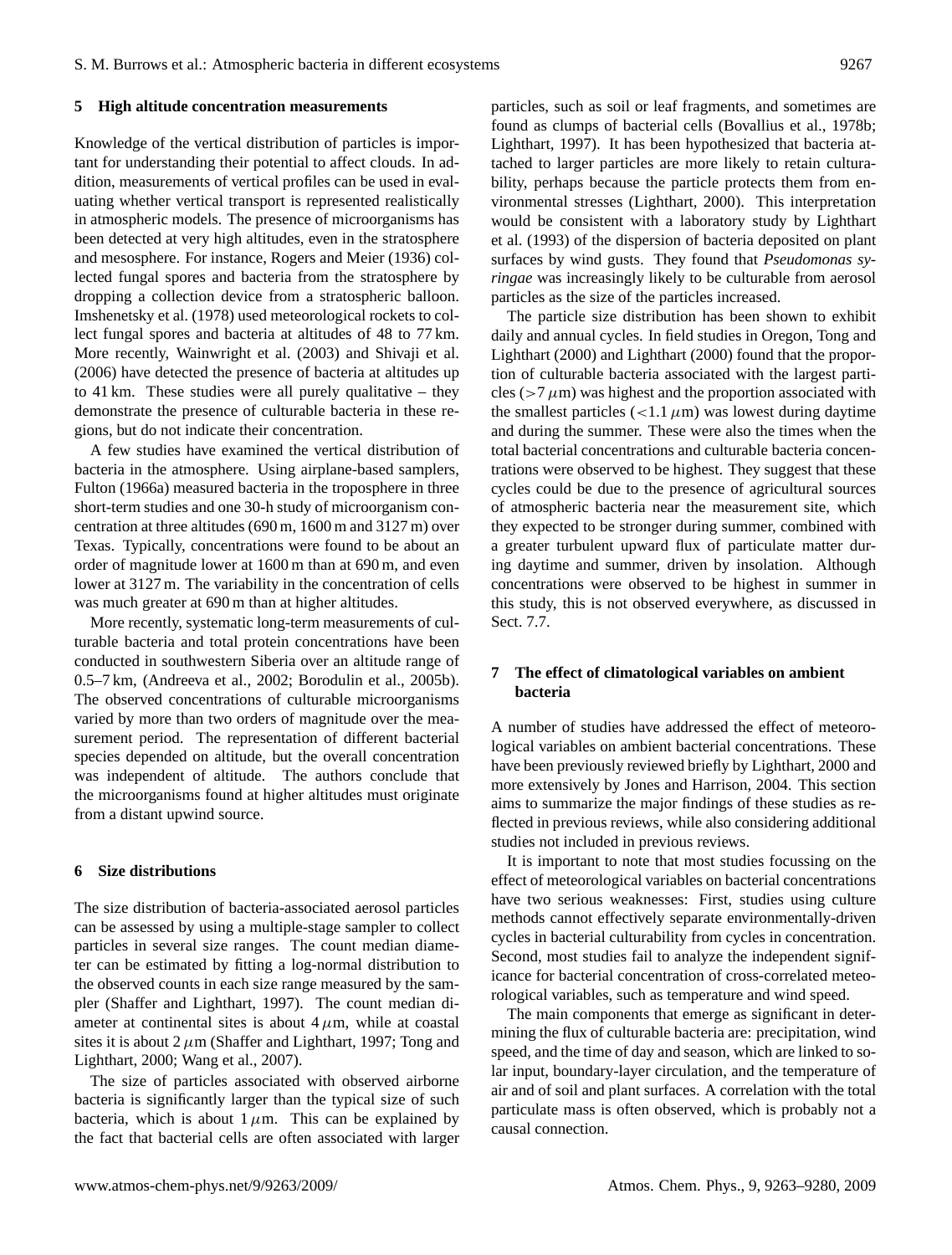# **7.1 Temperature**

Temperature directly affects the rate of bacterial metabolism and reproduction, as well as culturability (Sect. [2.2\)](#page-2-1). Temperature is also correlated with a number of important meteorological and climatological variables that may affect bacteria concentrations in air, such as boundary layer turbulence, time of day, and season.

Most studies find that both culturable and total bacteria concentrations are positively correlated with the air temperature [\(Bovallius et al.,](#page-13-18) [1978b;](#page-13-18) [Lighthart et al.,](#page-15-23) [2004;](#page-15-23) [Harrison](#page-15-21) [et al.,](#page-15-21) [2005\)](#page-15-21). An exception is a study in Mexico City, where the concentration of culturable bacteria was not correlated with the air temperature, but was correlated with the daily range of temperature [\(Rosas et al.,](#page-16-21) [1994\)](#page-16-21). Since concentrations were found to be strongly dependent on the season (wet vs. dry) in this study, this could simply be an indication that seasonal effects are more important than day-to-day temperature variations at this location.

# **7.2 Relative humidity**

Some studies show a correlation between relative humidity and ambient bacterial concentrations [\(Lighthart et al.,](#page-15-23) [2004;](#page-15-23) [Rosas et al.,](#page-16-21) [1994\)](#page-16-21), while other studies find no correlation [\(Mouli et al.,](#page-16-22) [2005\)](#page-16-22).

# **7.3 Wind speed**

Wind near the surface drives turbulence in the planetary boundary layer. High wind speeds can result in increased particle lofting, and so increase boundary-layer bacteria concentrations. Over water surfaces, high wind speeds result in rougher waters and more aerosol generation. On the other hand, higher wind speeds can also lead to greater boundarylayer dilution, which could decrease boundary-layer bacteria concentrations.

Wind speed has generally been found to have a significant positive correlation with culturable bacteria concentrations [\(Mouli et al.,](#page-16-22) [2005;](#page-16-22) [Bovallius et al.,](#page-13-18) [1978b;](#page-13-18) [Lighthart et al.,](#page-15-23) [2004\)](#page-15-23). [Lindemann and Upper](#page-15-24) [\(1985\)](#page-15-24) studied bacteria over crops using a culture-based method and found that both concentration and upward flux were positively correlated with wind speed. Many authors have observed that particles are only lofted when near-surface winds exceed a threshold of 1–3 m s−<sup>1</sup> [\(Jones and Harrison,](#page-15-7) [2004\)](#page-15-7).

# **7.4 Rain events**

Two studies [\(Constantinidou et al.,](#page-14-19) [1990;](#page-14-19) [Lindemann and](#page-15-24) [Upper,](#page-15-24) [1985\)](#page-15-24) address the effect of both rain and soil wetness on bacteria flux. They found that bacteria concentrations directly above crops increased dramatically during rain events, up to 25-fold. At the same time, they observed a strong net deposition flux of bacterial aerosol. [Lindemann and Upper](#page-15-24) [\(1985\)](#page-15-24) also observed a large increase in the concentration of bacteria in rain as it passed through the canopy, which they attributed to the removal of bacteria from leaves by rain.

Soil wetness after rain may promote bacterial growth in soil; however, wet soil is a poor source of aerosol. [Linde](#page-15-24)[mann and Upper](#page-15-24) [\(1985\)](#page-15-24) found that the net upward flux of culturable bacteria was a factor of 10–100 higher on days after rainfall, when soil remained wet, compared to days with dry soil. The reason for this phenomenon is unclear. The authors assume that when the soil is wet, leaves are the only significant aerosol source. They suggest that rain at some interval before the sampling time may either promote either the growth of bacteria or their release from leaf surfaces.

# **7.5 Total particulate mass**

Because bacteria in the aerosol are affected by the same meteorological processes that affect all aerosol particles, the concentration of bacteria is likely to be highly correlated with the total particulate mass  $(PM_{10})$ , if the sources of bacteria and total aerosol are correlated. Such a correlation is often observed. For instance, [Rosas et al.](#page-16-21) [\(1994\)](#page-16-21) found that the culturable bacteria concentration was more strongly correlated with  $PM_{10}$  than with temperature or specific humidity. Understanding this relationship better might help to distinguish the effects of meteorology from the effects of the strength and distribution of emission sources in determining atmospheric concentrations.

# **7.6 Diurnal cycles**

A typical diurnal cycle in culturable bacterial concentrations, with highest concentrations in morning and evening hours, was first observed by Miquel in Paris (Miquel, 1886; cited in Gregory, 1973), and has been observed subsequently in other studies [\(Lighthart and Kirilenko,](#page-15-25) [1998;](#page-15-25) [Tong and Lighthart,](#page-17-15) [1999\)](#page-17-15). Studies of the diurnal variation of the bacterial flux from continental locations have consistently found that the net upward flux reaches a maximum during the warmest hours of the day [\(Lindemann and Upper,](#page-15-24) [1985;](#page-15-24) [Lighthart and](#page-15-26) [Shaffer,](#page-15-26) [1994;](#page-15-26) [Lighthart and Kirilenko,](#page-15-25) [1998;](#page-15-25) [Chen et al.,](#page-14-20) [2001\)](#page-14-20).

Because bacteria gradually lose culturability upon exposure to atmospheric stresses, the culturable bacteria count is most sensitive to freshly emitted bacteria. During the warmest part of the day, the rate of emission is at a peak, so the freshly emitted fraction and the culturable fraction of the total bacteria should also reach a peak. This was observed by [Tong and Lighthart](#page-17-15) [\(1999\)](#page-17-15), who found that the culturable fraction of the bacteria over a grass field was largest during the warmest part of the day and smallest at night (Fig. [1\)](#page-6-1).

# <span id="page-5-0"></span>**7.7 Seasonal cycles**

the Seasonal variation of bacterial aerosol concentrations has been observed by many authors [\(Pady and Kelly,](#page-16-23) [1954;](#page-16-23) [Bo](#page-13-18)[vallius et al.,](#page-13-18) [1978b;](#page-13-18) [Rosas et al.,](#page-16-21) [1994;](#page-16-21) [di Giorgio et al.,](#page-14-21)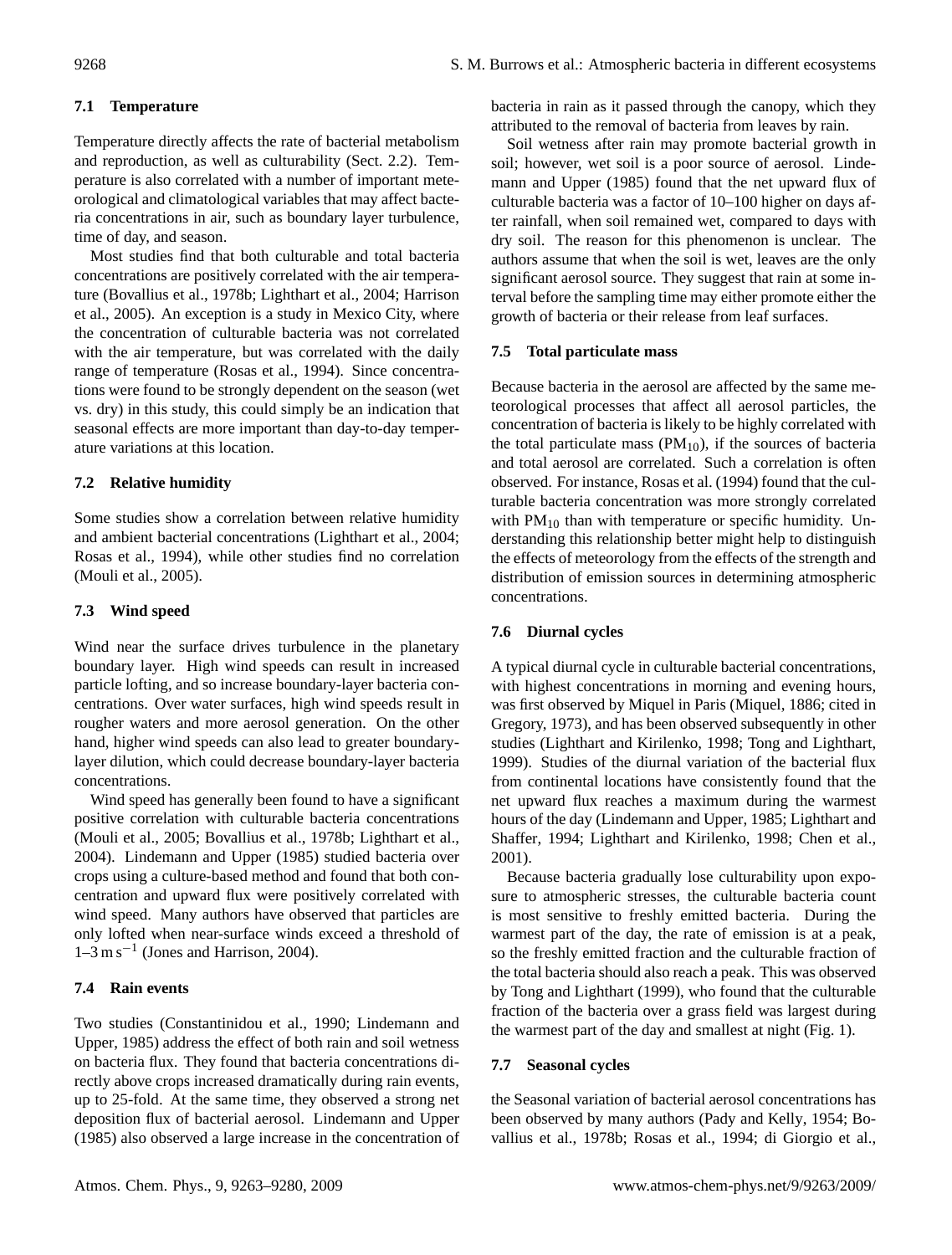[1996;](#page-14-21) [Tong and Lighthart,](#page-17-21) [2000;](#page-17-21) [Borodulin et al.,](#page-13-19) [2005a;](#page-13-19) [Harrison et al.,](#page-15-21) [2005\)](#page-15-21). Generally, the lowest mean concentrations are observed during winter and the highest during summer, although this is not always the case, and it is unknown to what extent this variability is driven by biological activity, and to what extent it is the direct result of meteorological variables such as temperature, wind speed and precipitation. Three sets of systematic, long-term observations of culturable bacteria concentrations are shown in Figure [2,](#page-7-1) all from the nothern hemisphere. In these three studies, the highest monthly mean concentrations were observed during November or September, while lowest concentrations were observed during December, January, or February. For each data set, the variations within each month are of a similar order of magnitude to the monthly mean values, and may be larger than the seasonal changes in the monthly mean.

The higher concentrations during summer observed at many locations may be due to seasonal differences in temperature and its effects on source strength and atmospheric convection [\(Lighthart,](#page-15-16) [2000;](#page-15-16) [Tong and Lighthart,](#page-17-21) [2000\)](#page-17-21). On the other hand, [Rosas et al.](#page-16-21) [\(1994\)](#page-16-21) found a statistically significant drop in the concentration of culturable bacteria during the wet summer season in Mexico City, which was attributed to greater removal by precipitation during wet months.

#### <span id="page-6-0"></span>**8 Bacterial aerosol over land by ecosystem**

The number of prokaryotic cells (organisms that lack a cell nucleus, including bacteria and archaea) in forest soils has been estimated at  $4 \times 10^7$  g<sup>-1</sup>, while the number of prokaryotic cells in all other soils (including desert and cultivated soils) is believed to be about  $2 \times 10^5$  g<sup>-1</sup> [\(Whitman et al.,](#page-17-22) [1998\)](#page-17-22). Bacteria also live on leaves and other aerial plant surfaces, with concentrations on leaves of about  $10^8$  g<sup>-1</sup> [\(Lindow and Brandl,](#page-15-27) [2003\)](#page-15-27). The global population of microbes on leaves may be as many as  $10^{26}$  cells [\(Morris and](#page-16-24) [Kinkel,](#page-16-24) [2002\)](#page-16-24).

The published measurements listed in Table S3 give an overview of the concentrations of bacteria in near-surface air in various locations around the world, organized by ecosystem or land use type. Although the picture is still incomplete, some rough estimates of concentrations can be obtained from this table (Table [1,](#page-7-0) discussed below). In choosing these numbers, we considered only a selection of the available data. In general, measurements of total bacterial concentration were given preference. Where only culturable bacteria concentrations were available, an attempt was made to estimate an appropriate scaling factor by comparing other measurements from the same study with total concentration measurements in similar environments.



<span id="page-6-1"></span>**Fig. 1.** Diurnal variation in total and culturable bacteria concentrations over a grassy field near Corvallis, OR on nine clear sunny days during the summer and autumn of 1996, with a spline interpolation. Adapted from [Tong and Lighthart](#page-17-15) [\(1999\)](#page-17-15).

#### **8.1 Crops, rural and remote continental locations**

At remote and rural locations, concentrations are generally found to be lower than in cities. [Bauer et al.](#page-13-0) [\(2002\)](#page-13-0) measured mean bacterial aerosol concentrations of  $1.2 \times 10^4$  m<sup>-3</sup>, in good agreement with measurements by [Harrison et al.](#page-15-21) [\(2005\)](#page-15-21) at two rural sites in England, where mean spring concentrations were found to be  $1.1 \times 10^4$  and  $1.6 \times 10^4$  m<sup>-3</sup>, respectively.

Above crops, concentrations may be higher, and sometimes increased by human activities. [Tong and Lighthart](#page-17-15) [\(1999\)](#page-17-15) sampled total and culturable bacteria above a rye grass field on 11 days during summer and autumn. The mean concentration of total bacteria above mature grass (one sampling day), swathed grass (two days) and dry grass (four days) was  $8.5 \times 10^4 \text{ m}^{-3}$ . This is considerably higher than the average of  $1.4 \times 10^4$  m<sup>-3</sup> measured at two rural sites in England by [Harrison et al.](#page-15-21) [\(2005\)](#page-15-21). The discrepancy could reflect differences in bacterial aerosol concentration near various kinds of crops, which can vary by an order of magnitude [\(Lindemann et al.,](#page-15-28) [1982\)](#page-15-28). Sampling biases, weather conditions, and the use of different measurement methodologies could also contribute to this difference.

The best, low and high estimates given for crops in Table [1](#page-7-0) are based on the average of measurements at two rural sites by [Harrison et al.](#page-15-21) [\(2005\)](#page-15-21), where the best estimate is the average of the seasonal means, and the high and low estimates are the averages of the seasonal means plus or minus the standard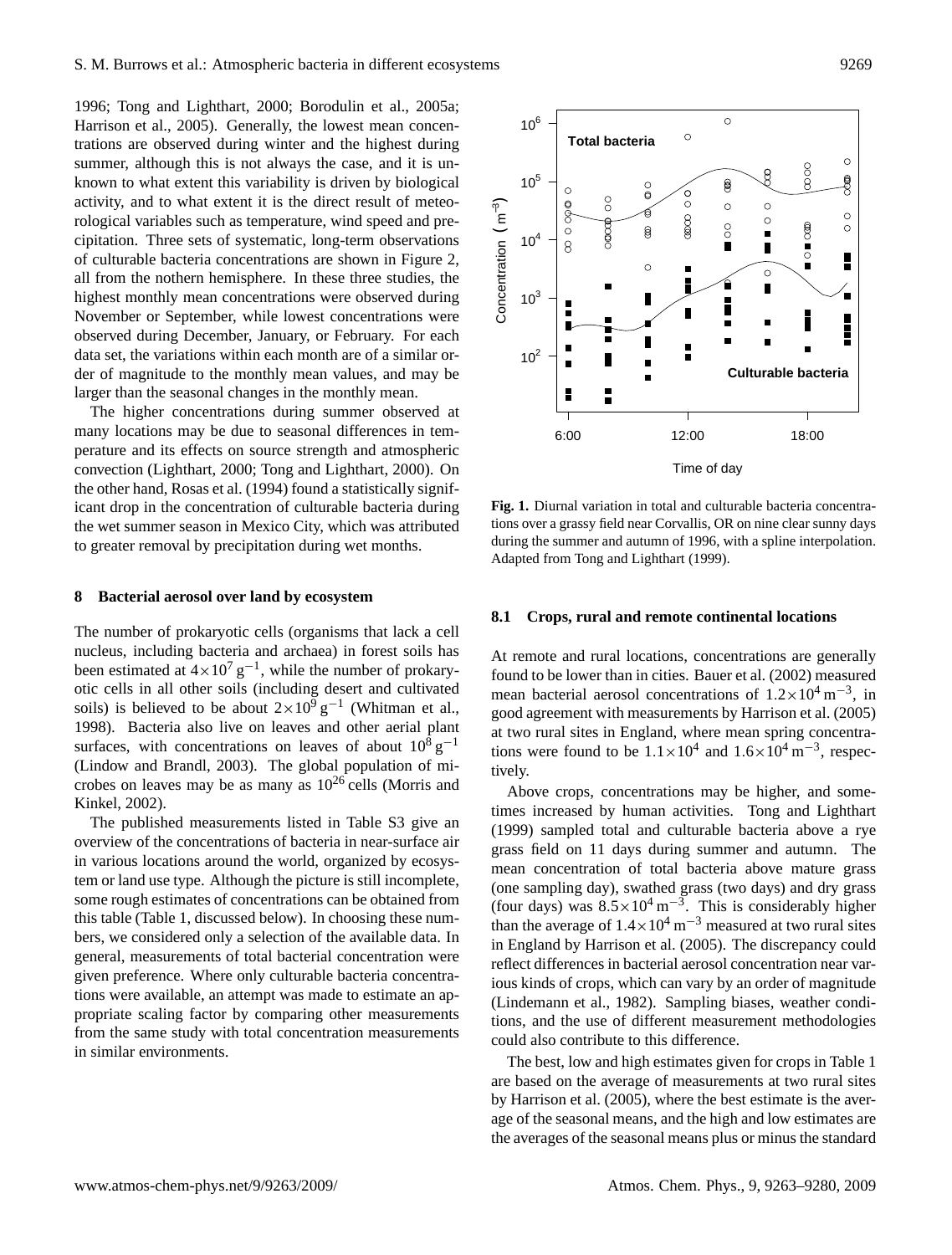| <b>Ecosystem</b>          | Best estimate <sup>a</sup> | Low estimate <sup>a</sup> | <b>High estimate</b> |
|---------------------------|----------------------------|---------------------------|----------------------|
| coastal <sup>b</sup>      | $7.6 \times 10^{4}$        | $2.3 \times 10^{4}$       | $1.3 \times 10^5$    |
| $\text{crops}^{\text{b}}$ | $1.1 \times 10^{5}$        | $4.1 \times 10^{4}$       | $1.7 \times 10^{5}$  |
| deserts <sup>c</sup>      |                            | $1.6 \times 10^{2}$       | $3.8 \times 10^{4}$  |
| forests <sup>d</sup>      | $5.6 \times 10^{4}$        | $3.3 \times 10^{4}$       | $8.8 \times 10^{4}$  |
| grasslands <sup>b,e</sup> | $1.1 \times 10^5$          | $2.5 \times 10^{4}$       | $8.4 \times 10^5$    |
| land ice <sup>f</sup>     |                            |                           | $1 \times 10^4$      |
| seasb, f, g               | $1\times10^4$              | $1\times10^{1}$           | $8\times10^4$        |
| shrubs <sup>e, f</sup>    | $3.5 \times 10^{5}$        | $1.2 \times 10^{4}$       | $8.4 \times 10^{5}$  |
| tundra <sup>d, f</sup>    | $1.2 \times 10^{4}$        |                           | $5.6 \times 10^{4}$  |
| wetlandsh                 | $9\times10^4$              | $2\times10^4$             | $8\times10^5$        |
| urban (curbside) $d$      | $6.5 \times 10^{5}$        | $4.4 \times 10^5$         | $9.2 \times 10^5$    |
| urban park <sup>b</sup>   | $1.2 \times 10^5$          | $4.8 \times 10^{4}$       | $1.9 \times 10^{5}$  |

<span id="page-7-0"></span>Table 1. Estimates of total mean bacterial concentration in near-surface air of various ecosystem types (m<sup>-3</sup>). See Sect. [8](#page-6-0) for details.

<sup>a</sup> Fields are left blank where an estimate could not plausibly be derived from the literature.

<sup>b</sup> [Harrison et al.](#page-15-21) [\(2005\)](#page-15-21)

<sup>c</sup> [Lighthart and Shaffer](#page-15-26) [\(1994\)](#page-15-26)

<sup>d</sup> [Shaffer and Lighthart](#page-17-20) [\(1997\)](#page-17-20)

<sup>e</sup> [Tong and Lighthart](#page-17-15) [\(1999\)](#page-17-15), [Tilley et al.](#page-17-23) [\(2001\)](#page-17-23)

 $f$  [Bauer et al.](#page-13-0) [\(2002\)](#page-13-0)

 $g$  [Griffin et al.](#page-15-2) [\(2006\)](#page-15-2)

h Assumed to be within bounds of best estimates in coastal and grassland/crops regions.



<span id="page-7-1"></span>**Fig. 2.** Monthly average, minimum and maximum concentrations of culturable bacteria over Siberia (near Novosibirsk, Russia) [\(Borodulin](#page-13-19) [et al.,](#page-13-19) [2005a\)](#page-13-19), Montreal, Canada [\(Pady and Kelly,](#page-16-23) [1954\)](#page-16-23), and Moscow, Russia [\(Vlodavets and Mats,](#page-17-24) [1958\)](#page-17-24). Heavy lines show mean values, while thin lines show maxima and minima. Concentrations over Siberia are average values of airborne measurements between 500 and 7000 m altitude. Concentrations over Montreal are from the top of a 120 m tall building, and concentrations over Moscow are from nearsurface air.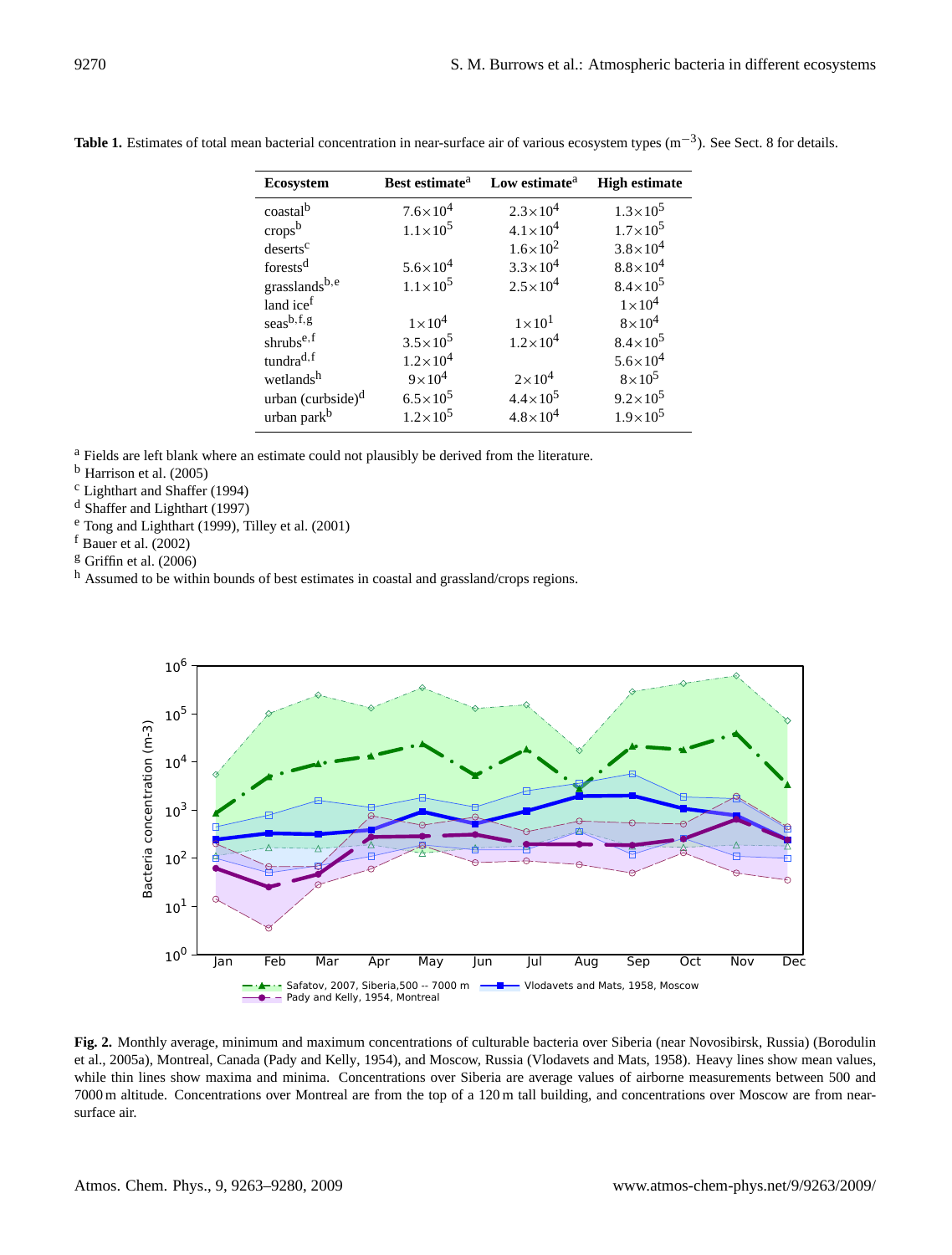deviations, respectively. In the calculation of the low estimate, measurements with a standard deviation greater than the mean were set to zero.

## **8.2 Forests**

Forest soils are nutrient-poor, and contain lower concentrations of microbes than do soils in other regions [\(Whitman](#page-17-22) [et al.,](#page-17-22) [1998\)](#page-17-22). However, they contain a large surface area of aerial plant parts, which provide ample habitat for bacteria. The transfer of particles to the free troposphere can be inhibited by the large rate of dry deposition onto plant surfaces beneath the canopy, so an effective emission flux from the canopy is needed for global atmospheric models.

[Shaffer and Lighthart](#page-17-20) [\(1997\)](#page-17-20) measured culturable bacteria concentrations in a forest, as well as at urban, coastal and rural sites in Oregon. We estimated the culturable fraction in the [Shaffer and Lighthart](#page-17-20) [\(1997\)](#page-17-20) measurements by using independent observations of the total bacteria at similar sites [\(Harrison et al.,](#page-15-21) [2005\)](#page-15-21) and calculating the ratios of the mean total bacteria measured by [Harrison et al.](#page-15-21) [\(2005\)](#page-15-21) to the mean culturable bacteria measured by [Shaffer and Lighthart](#page-17-20) [\(1997\)](#page-17-20) for each season, and averaged these ratios for each site.<sup>[1](#page-8-0)</sup> The mean ratios of total to culturable bacteria for the coastal and rural sites were 133 and 81, respectively, which we used as rough scaling factors for the [Shaffer and Lighthart](#page-17-20) [\(1997\)](#page-17-20) data.

For the forest site, [Shaffer and Lighthart](#page-17-20) report a mean culturable bacteria concentration of  $609 \text{ m}^{-3}$ , with a 95% confidence interval of  $539-688 \text{ m}^{-3}$ . We multiplied the lower bound of the confidence interval by 81 to obtain a low estimate for forests of  $3.3 \times 10^4$  and the upper bound by 133 to obtain a high estimate of  $8.8 \times 10^4$ . We multiplied the mean concentration by 104 (the mean scaling factor) to obtain a best estimate of  $5.6 \times 10^4$  (Table [1\)](#page-7-0).

## **8.3 Deserts**

Desert dust is an important part of the atmospheric aerosol in some regions, and dust clouds intermittantly transported over long distances, making a substantial contribution to the aerosol content of the air in distant regions. For instance, about half of the particles in Florida's atmosphere each summer are African in origin [\(Prospero,](#page-16-25) [1999\)](#page-16-25). These dust clouds also contain bacteria; bacteria in the aerosol and in cloud water are often found to be attached to mineral dust or other larger aerosol particles [\(Lighthart et al.,](#page-15-22) [1993;](#page-15-22) [Casareto](#page-14-22) [et al.,](#page-14-22) [1996\)](#page-14-22), and a gram of desert dust may contain as many as 10<sup>9</sup> bacterial cells [\(Whitman et al.,](#page-17-22) [1998\)](#page-17-22).

In observations primarily at coastal and marine sites, bacterial concentrations in the air have been observed to increase during dust storms [\(Griffin et al.](#page-14-23) [2001a,](#page-14-23) [2003;](#page-15-29) [Kellogg](#page-15-10) [and Griffin](#page-15-10) [2006;](#page-15-10) [Griffin et al.](#page-15-2) [2006;](#page-15-2) [Prospero et al.](#page-16-0) [2005;](#page-16-0) [Schlesinger et al.](#page-17-25) [2006;](#page-17-25) see also bottom of Table S3). [Pros](#page-16-0)[pero et al.](#page-16-0) [\(2005\)](#page-16-0), for example, found that the peak patterns of culturable fungi and bacteria in sea air in the Carribean both match those of dust, but are unrelated to those of sea salt and non-sea-salt sulfate. However, in many case studies it is difficult to determine whether the source of the increased bacteria is a distant desert, local emissions, or some other source.

The relative contributions of desert dust and the total biological particles (including bacteria, but also other biological particles) to the ice nuclei count has been investigated in two recent studies. [Prenni et al.](#page-16-12) [\(2009\)](#page-16-12) observed ice nuclei at a measurement tower in the Amazon basin. They report that in the absence of Saharan dust, the ice nuclei observed were primarily carbonaceous, while during intermittent dust events the ice nuclei are primarily dust. [Pratt et al.](#page-16-11) [\(2009\)](#page-16-11) sampled cloud ice-crystal residues at about 8 km altitude over Wyoming, USA, and report that mineral dust accounted for c. 50% of the residues and biological particles for c. 33%.

The long-distance transport of bacteria together with dust has been discussed in several studies as a mechanism for the global dispersion of microbial species, with the potential to impact ecosystems and public health [\(Griffin et al.,](#page-14-24) [2001b;](#page-14-24) [Griffin,](#page-14-25) [2005;](#page-14-25) [Kellogg and Griffin,](#page-15-10) [2006\)](#page-15-10). The dispersion of desert dust and the accompanying microorganisms can be expected to increase due to increased desertification in the coming years [\(Griffin et al.,](#page-15-30) [2007\)](#page-15-30).

However, it should be kept in mind that deserts are not unique as a source for inter-regional transport of bacteria. Transport of bacteria between different ecosystems is a likely to be routine consequence of atmospheric transport patterns, as shown by the model study accompanying this literature review [\(Burrows et al.,](#page-13-11) [2009\)](#page-13-11). Based on the the observations of [\(Lighthart and Shaffer,](#page-15-26) [1994\)](#page-15-26) and the lower biological productivity of deserts, we expect deserts to have low rates of emission compared to most other ecosystems. On the other hand, bacteria emitted in desert regions have a comparatively long residence time in the atmosphere and are therefore more likely to participate in long distance transport [\(Burrows et al.,](#page-13-11) [2009\)](#page-13-11). For further discussion of the long-distance transport from deserts and other ecosystems, see [Burrows et al.](#page-13-11) [\(2009\)](#page-13-11).

None of the papers reviewed that studied desert ecosystems used direct enumeration techniques and none included a mean value or other statistical measure of the middle. A study of an isolated high desert location in Oregon found concentrations of culturable bacteria ranging from 2 to 280 m<sup>-3</sup> [\(Lighthart and Shaffer,](#page-15-26) [1994\)](#page-15-26). Since this study used the same methodology as [Shaffer and Lighthart](#page-17-20) [\(1997\)](#page-17-20), we estimated the range of total bacteria as for the forests, multiplying the lower bound by 81 and the upper bound by 133, giving bounds of  $1.6 \times 10^2 - 3.8 \times 10^4$  m<sup>-3</sup>.

<span id="page-8-0"></span><sup>&</sup>lt;sup>1</sup>[Due to the incomparability of the urban sites studied in](#page-15-10) [Har](#page-15-21)[rison et al.](#page-15-21) [\(2005\)](#page-15-21) and [Shaffer and Lighthart](#page-17-20) [\(1997\)](#page-17-20), we did not [consider them as a basis for comparison.](#page-15-10)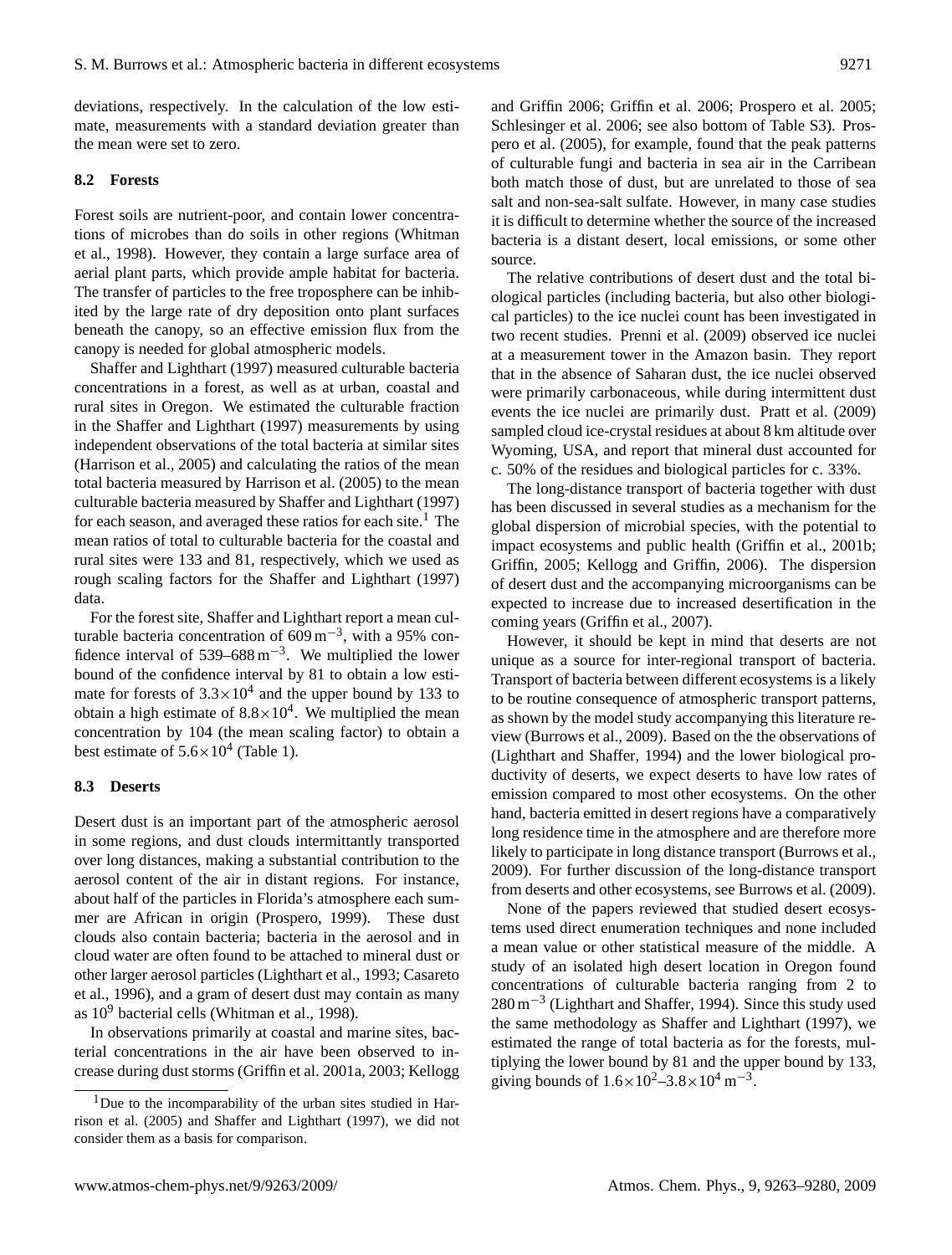# **8.4 Grasslands**

Grassland sites can be expected to have concentrations similar to or higher than those of grass crops, since crops are often treated with chemicals that may reduce the number of bacteria on plant surfaces. Total bacteria concentrations above an agricultural rye grass field were measured by [Tong and](#page-17-15) [Lighthart](#page-17-15) [\(1999\)](#page-17-15), who measured an average of  $8.5 \times 10^4$  m<sup>-3</sup> for mature, swathed and dry crops. This value is reported as an upper limit for the grassland mean concentration in Table [1.](#page-7-0)

Additionally, culturable bacteria concentrations at a tropical grassland site were studied by [Tilley et al.](#page-17-23) [\(2001\)](#page-17-23). They also measured concentrations at a seaside university campus in spring. This site, located in a suburban area with many parks, is similar to the urban site of [Harrison et al.](#page-15-21) [\(2005\)](#page-15-21), which was located in a university botanical garden. Comparison of the springtime mean values in the two studies  $(1.8 \times 10^4$  total and 58 culturable bacteria m<sup>-3</sup>, respectively) gives a factor of 302 for the conversion of [Tilley et al.](#page-17-23) [\(2001\)](#page-17-23) measurements to total bacteria. Multiplying this by the concentration of culturable bacteria  $(83 \text{ m}^{-3})$  measured in autumn by [Tilley et al.](#page-17-23) [\(2001\)](#page-17-23) gives a lower estimate of  $2.5 \times 10^{4} \text{ m}^{-3}$ . Within this broad range, the estimated mean value for crops (from [Harrison et al.,](#page-15-21) [2005\)](#page-15-21) is taken as a best first estimate of the mean concentration over grasslands.

# **8.5 Shrubs**

None of the measurements reviewed were made in environments dominated by shrubs. We assume that the bacterial concentration in shrub-dominated ecosystems is intermediate between that measured by [Bauer et al.](#page-13-0) [\(2002\)](#page-13-0) at a remote alpine location in Europe and that measured by [Tong](#page-17-15) [and Lighthart](#page-17-15) [\(1999\)](#page-17-15) over a grass field.

The estimated mean is taken from measurements by [Tilley](#page-17-23) [et al.](#page-17-23) [\(2001\)](#page-17-23) in a tropical grassland with scattered trees (average of spring and autumn measurements; multiplied by correction factor of 302 to obtain an estimate of the total bacteria).

## **8.6 Tundra**

Similarly, none of the measurements reviewed were made in tundra environments. We assume that mean concentrations in a tundra region would be similar to those at a remote alpine site and no higher than mean concentrations at a forest site.

## **8.7 Wetlands**

Again, no measurements are available for concentrations of bacteria over wetlands. We assume that these are within the bounds estimated for coastal regions (lower bound) and crops and grasslands (upper bound). The estimated mean value given in Table [1](#page-7-0) is intermediate between the estimated mean concentrations over crops and coastal sites.

# **8.8 Polar and glacial (land ice)**

Bacteria have been shown to live and metabolize within land and sea ice, as well as snow [\(Arrigo and Sullivan,](#page-13-20) [1992;](#page-13-20) [Alldredge et al.,](#page-13-21) [1986;](#page-13-21) [Price,](#page-16-26) [2000;](#page-16-26) [Junge et al.,](#page-15-31) [2004;](#page-15-31) [Ar](#page-13-22)[rigo and Thomas,](#page-13-22) [2004\)](#page-13-22). At the South Pole, [Carpenter et al.](#page-14-26) [\(2000\)](#page-14-26) found a population of about 200 to 5000 cells per ml of melted surface snow. Surface snows may be lofted with bacteria attached. However, the low concentrations of bacteria in polar air suggest that the atmospheric source from frozen surfaces is small. [Pady and Kelly](#page-16-23) [\(1954\)](#page-16-23) observed that polar air arriving in Montreal had extremely low concentrations of both bacteria and fungi compared with other air masses. The measurements of bacterial aerosol reviewed did not include any examples at glacial sites. In the absence of better information, we assume that the "background" continental concentration of about  $10^4 \text{ m}^{-3}$  [\(Bauer et al.,](#page-13-0) [2002\)](#page-13-0) represents the upper limit of concentrations in polar and glacial regions.

# **8.9 Urban**

Concentrations of bacteria in cities vary strongly due to the large number of point sources. Areas with heavy vehicular traffic have much higher concentrations of aerosol particles, including bacteria, than quieter areas such as parks. This was observed as early as [1883](#page-16-15) by [Miquel,](#page-16-15) and has also been observed by recent studies (e.g. [Fang et al.,](#page-14-27) [2007\)](#page-14-27).

Values given for the urban park in Table [1](#page-7-0) are averages of measurements at an urban site [\(Harrison et al.,](#page-15-21) [2005\)](#page-15-21) calculated as for the coastal site. The location of this site was in the university botanical gardens in Birmingham, England.

A curbside site was investigated by [Shaffer and Lighthart](#page-17-20) [\(1997\)](#page-17-20) in Corvallis, Oregon. The values given in Table [1](#page-7-0) were converted from culturable bacteria to an estimate of total bacteria by the same method used for the forest site.

#### **8.10 Coastal**

We assume that the mean concentrations at coastal sites are intermediate between mean land and ocean concentrations. This is supported by the observation that sites located at a short distance inland and dominated by continental influence have higher concentrations of bacteria, while sites dominated by sea breezes have lower concentrations of bacteria [\(Pros](#page-16-0)[pero et al.,](#page-16-0) [2005\)](#page-16-0).

The best, high, and low estimates in Table [1](#page-7-0) were calculated from the seasonal means and standard deviations of the total bacteria concentration at a coastal site [\(Harrison et al.,](#page-15-21) [2005\)](#page-15-21); calculations were performed as for the estimates of concentrations over crops.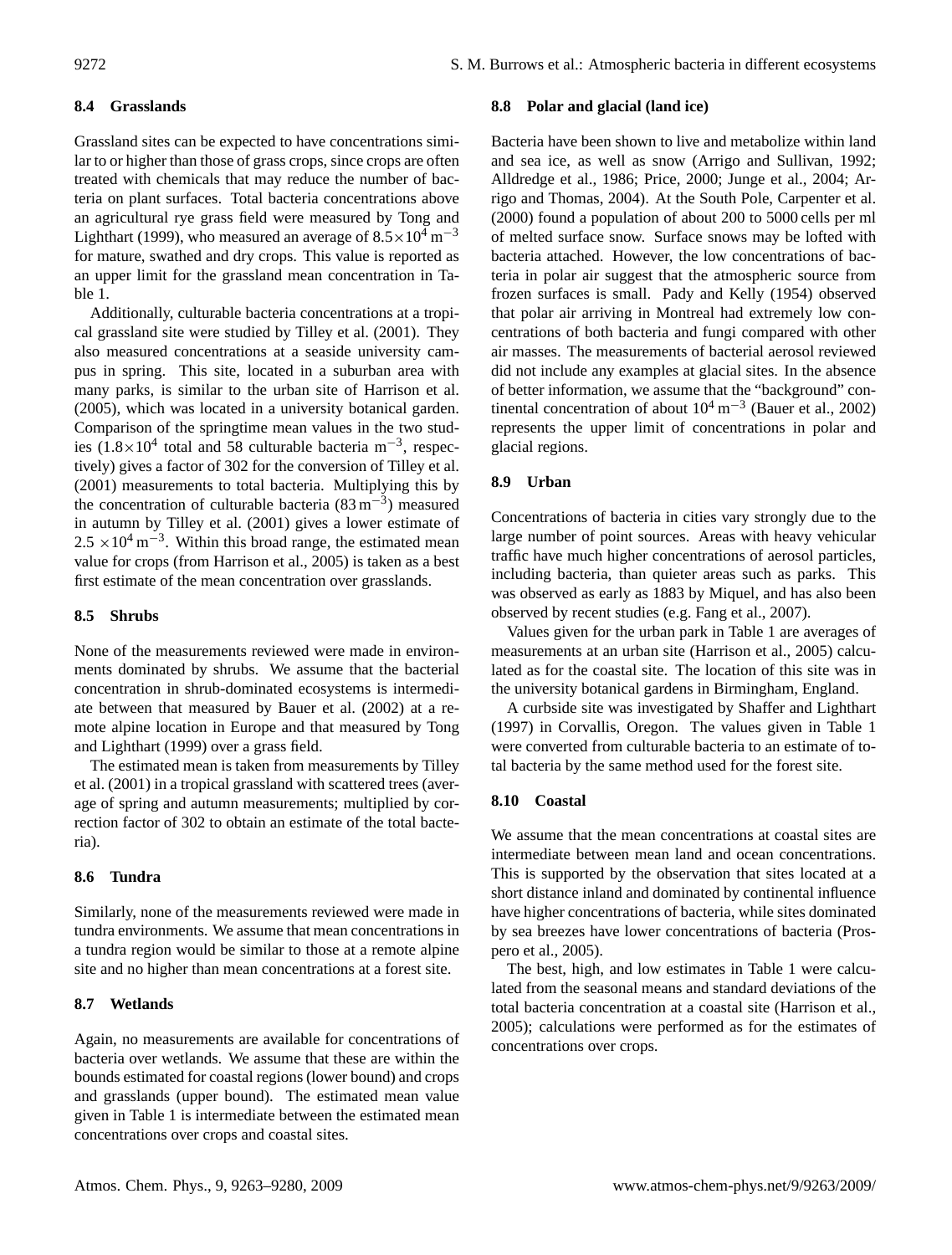#### **9 Bacteria in marine air**

Bacteria play a vital role in the marine ecosystem, with het-erotrophic bacteria<sup>[2](#page-10-0)</sup> consuming roughly 50% of the net primary production of organic carbon [\(Williams,](#page-17-26) [1981;](#page-17-26) [Cole](#page-14-28) [et al.,](#page-14-28) [1988;](#page-14-28) [Azam,](#page-13-23) [1998\)](#page-13-23). The abundance of bacteria in surface waters ranges from about  $10^5$  to  $10^7 \text{ cm}^{-3}$ , and is significantly positively correlated with chlorophyll concentrations, and thus with phytoplankton biomass [\(Linley et al.,](#page-15-32) [1983;](#page-15-32) [Bird and Kalff,](#page-13-24) [1984;](#page-13-24) [Cho and Azam,](#page-14-29) [1990;](#page-14-29) [Li et al.,](#page-15-33) [2004\)](#page-15-33). The best estimate for the volume of a marine bacterial cell is about 0.05  $\mu$ m<sup>3</sup>, corresponding to a mass of about 50 fg and a radius of about  $0.2 \mu$ m [\(Lee and Fuhrman,](#page-15-34) [1987\)](#page-15-34).

Recently, strong evidence has been obtained for a large oceanic source of organic carbon to the atmosphere. Observations at three marine sites show a correlation between the organic carbon aerosol mass and oceanic chlorophyll concentrations weighted along air mass back trajectories (Mace Head (53◦ N,9◦W), Amsterdam Island (37◦S, 77◦E), and the Azores (38◦ N, 27◦ W); [O'Dowd et al.,](#page-16-27) [2008;](#page-16-27) [Spracklen](#page-17-27) [et al.,](#page-17-27) [2008\)](#page-17-27). [O'Dowd et al.](#page-16-28) [\(2004\)](#page-16-28) showed that the submicron marine aerosol at Mace Head, Ireland is dominated by water insoluble organic compounds during the biologically active season, which they assume are derived from a large marine primary aerosol source. Such an aerosol source could have important climate implications, particularly in remote marine regions. This hypothesis is supported by the observation of [Meskhidze and Nenes](#page-16-29) [\(2006\)](#page-16-29) that the effective cloud droplet mean radius in the Southern Ocean is significantly correlated with phytoplankton concentrations.

Possible marine sources of secondary organic aerosol include oxidation products of DMS and isoprene [\(Charlson](#page-14-30) [et al.,](#page-14-30) [1987;](#page-14-30) [Meskhidze and Nenes,](#page-16-29) [2006\)](#page-16-29). However, recent work indicates that the marine isoprene source is too small for its oxidation products to contribute significantly to the marine aerosol [\(Spracklen et al.,](#page-17-27) [2008\)](#page-17-27). Secondary organic aerosol formed from DMS oxidation products is water-soluble, so DMS also cannot explain the large insoluble organic aerosol concentrations observed at Mace Head [\(O'Dowd et al.,](#page-16-28) [2004\)](#page-16-28).

The bacteria in the marine atmosphere contribute to this insoluble organic aerosol component. The concentration of total and culturable bacteria is generally found to be lower in sea air than in continental air masses [\(Pady and Kelly,](#page-16-30) [1953,](#page-16-30) [1954;](#page-16-23) [Fulton and Mitchell,](#page-14-31) [1966;](#page-14-31) [Marks et al.,](#page-16-31) [2001;](#page-16-31) [Pros](#page-16-0)[pero et al.,](#page-16-0) [2005;](#page-16-0) [Harrison et al.,](#page-15-21) [2005;](#page-15-21) [Griffin et al.,](#page-15-2) [2006\)](#page-15-2). In sea air at a Carribean coastal site and over the mid-Atlantic ridge, concentrations of culturable bacteria have been shown to be closely related to dust concentrations, suggesting that dust plumes are the major source of bacteria in marine air, at least in non-biologically active regions [\(Prospero et al.,](#page-16-0) [2005;](#page-16-0) [Griffin et al.,](#page-15-2) [2006\)](#page-15-2). So far we are unaware of any published measurements of the total bacteria concentration in remote marine air.

Concentrations of atmospheric bacteria over sea are likely lower than concentrations over land by a factor of up to about 100–1000 [\(Prospero et al.,](#page-16-0) [2005\)](#page-16-0), giving a lower limit of about 10 m−<sup>3</sup> (based on a continental "background" concentration of about  $10^4 \text{ m}^{-3}$ , [Bauer et al.,](#page-13-0) [2002\)](#page-13-0). On the other hand, concentrations over sea are not likely to be higher than observed concentrations at coastal sites, which were about  $8 \times 10^4$  m<sup>-3</sup> [\(Harrison et al.,](#page-15-21) [2005\)](#page-15-21). Measurements at a drilling station over the Mid-Atlantic ridge found a mean culturable bacteria concentration of  $16.4 \text{ m}^{-3}$  in air [\(Griffin](#page-15-2) [et al.,](#page-15-2) [2006\)](#page-15-2). Based on these observations and the relationships between culturable and total bacteria discussed above, a mean bacterial concentration of roughly 10<sup>4</sup> m−<sup>3</sup> is a reasonable first assumption.

The primary mechanism for sea-to-air transfer of bacteria is believed to be the bursting of small bubbles at the ocean surface, the same mechanism that accounts for the saltiness of marine air. The bubbles are generated primarily by whitecaps, and their abundance increases rapidly with wind speed, for winds above about 3 to  $4 \text{ m s}^{-1}$  [\(Monahan,](#page-16-32) [1986;](#page-16-32) [Blan](#page-13-25)[chard,](#page-13-25) [1989\)](#page-13-25). Just before bursting, these bubble pass through the marine surface microlayer, which contains high concentrations of microorganisms and organic matter [\(Bezdek and](#page-13-26) [Carlucci,](#page-13-26) [1972\)](#page-13-26). During calm wind conditions, the concentrations of such compounds in the surface microlayer are highly elevated with respect to the bulk concentrations. Particulate and dissolved matter near the ocean's surface are injected into the atmosphere by the bursting of small gaseous bubbles [\(Blanchard,](#page-13-25) [1989\)](#page-13-25). As bubbles rise through seawater, they scavenge material from the surrounding water into the bubble surface, preferentially collecting surface-active organic materials such as bacteria [\(Blanchard and Syzdek,](#page-13-27) [1982\)](#page-13-27). [Aller et al.](#page-13-28) [\(2005\)](#page-13-28) found that bacterial concentrations are enriched by a factor of about 10–25 during transport from subsurface sea water to the atmospheric aerosol, while [Marks](#page-16-31) [et al.](#page-16-31) [\(2001\)](#page-16-31) measured enrichment factors of up to  $2.5 \times 10^3$ (Table [2\)](#page-11-0).

Experimental values for the enrichment factor range over 2–3 orders of magnitude (Table [2\)](#page-11-0), and the concentration of bacteria in marine surface waters varies at least one order of magnitude, from a minimum of about  $3 \times 10^5$  cm<sup>-3</sup> in very nutrient-poor waters to more typical values near  $5 \times 10^6$  cm<sup>-3</sup> [\(Bird and Kalff,](#page-13-24) [1984;](#page-13-24) [Cho and Azam,](#page-14-29) [1990;](#page-14-29) [Li et al.,](#page-15-33) [2004\)](#page-15-33). Keeping these uncertainties in mind, we try to estimate the approximate marine global bacteria emissions by comparison to emissions of sea salt. The estimate can be calculated as

| Global marine bacterial emissions                  |     |  |
|----------------------------------------------------|-----|--|
| Bacterial concentration in surface waters          |     |  |
| Global sea salt emissions<br>- × Enrichment factor | (1) |  |
| so solt concontration in motor                     |     |  |

Sea salt concentration in water

<span id="page-10-0"></span><sup>&</sup>lt;sup>2</sup>Heterotrophic organisms are those which require organic molecules as a source of chemical energy to maintain life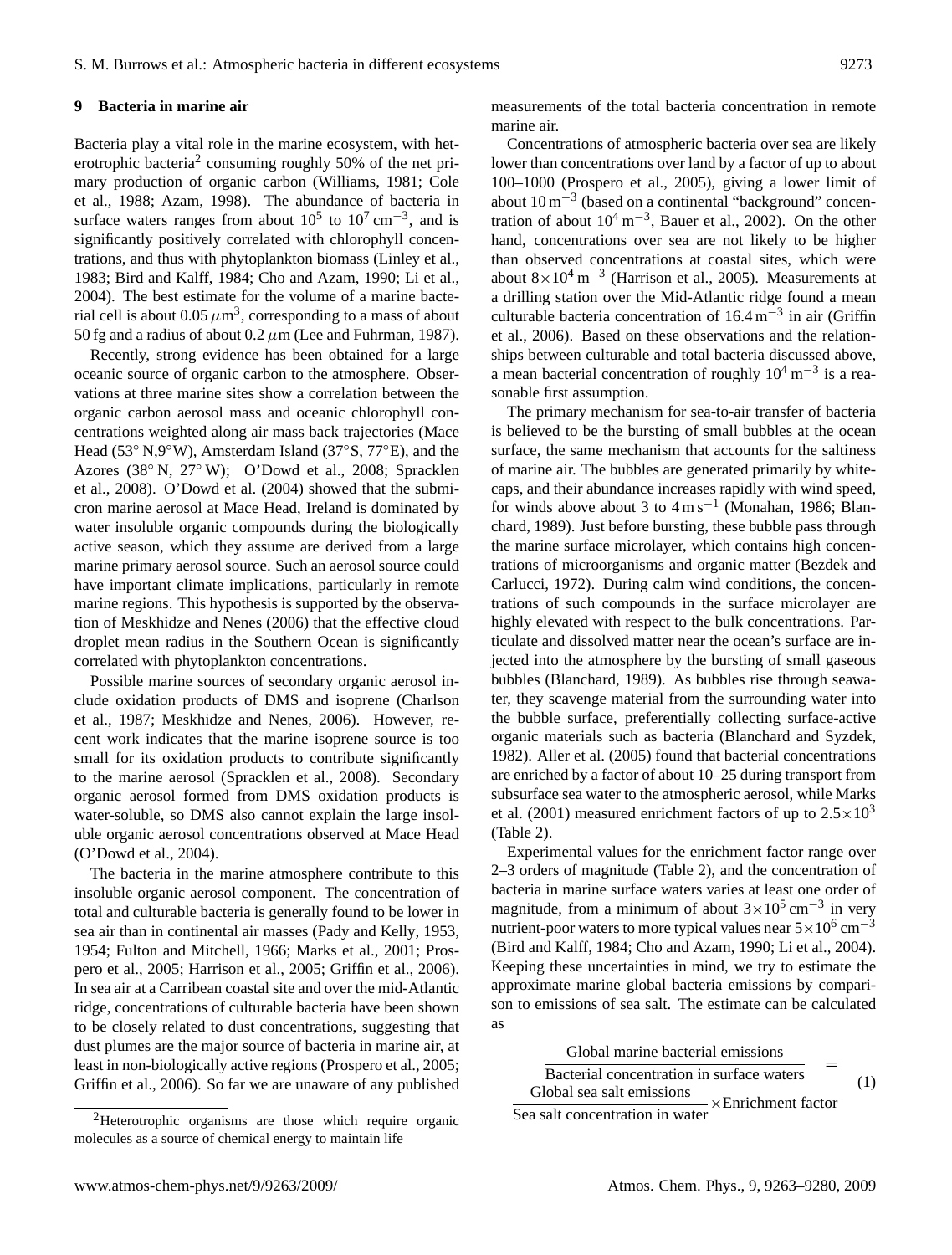<span id="page-11-0"></span>

| Enrichment factor                                                                                                                                                | <b>Notes</b>                                                                                                                                                                                                                             | Reference                   |
|------------------------------------------------------------------------------------------------------------------------------------------------------------------|------------------------------------------------------------------------------------------------------------------------------------------------------------------------------------------------------------------------------------------|-----------------------------|
| 10–100 for bubble rise distances $\langle$ 1 cm, rising<br>to a plateau of 500-600 for bubble rise distances<br>$>5$ cm.                                         | Bubbles rose through a suspension of bacteria<br>in a controlled laboratory experiment.                                                                                                                                                  | Blanchard et al. (1981)     |
| 1200 for the top jet drop, decreasing to 8 for the<br>fifth or lowest drop in the jet set.                                                                       | The jet set is a set of larger droplets emerging<br>from the collapse of a bubble at the surface,<br>largest at the center and decreasing in size away<br>from the center.                                                               | Blanchard and Syzdek (1978) |
| 10–20 for film drops from 1.7 mm bubbles.                                                                                                                        | Measured after bubbles rose $<$ 2 cm through a<br>suspension of S. marcescens in either pond wa-<br>ter or distilled water. Film drops are smaller<br>droplets originating from the breaking of the<br>thin film at the top of a bubble. | Blanchard and Syzdek (1982) |
| 50–100 on drops $<$ 10 $\mu$ m                                                                                                                                   | Measured in the laboratory using a seawater<br>suspension of S. marinorubra.                                                                                                                                                             | Cipriano (1979)             |
| Average of 10 (max: 22) in transfer from bulk<br>sea water to aerosol. Average of 6 (max: 10)<br>in transfer from bulk sea water to sea-surface<br>microlayer.   | Samples were collected near Long Island, New<br>York, when winds were south to southeast at 3-<br>$4 \,\mathrm{m\,s}^{-1}$                                                                                                               | Aller et al. $(2005)$       |
| 37-2545 for mesophilic bacteria (which grow<br>best at moderate temperstures); 14-585 for psy-<br>chrophilic bacteria (which grow best at cold<br>temperatures). | Laboratory measurements of the enrichment<br>factor were conducted using seawater sample<br>taken from coastal locations around the Gulf of<br>Gdansk                                                                                    | Marks et al. (2001)         |

The global emissions of sea salt are about  $10^4$  Tg a<sup>-1</sup>, with a concentration of sea salt in surface ocean waters of about  $35 \text{ g kg}^{-1}$  $35 \text{ g kg}^{-1}$  [\(Elbert et al.,](#page-14-0) [2007\)](#page-14-0). Table 3 gives values for the variables needed to make this estimation: the concentration in sea water and the enrichment factor, together with the estimated bacterial emissions. Assuming that the mean concentration of bacterial cells in surface sea waters is  $4.2 \times 10^6$  cm<sup>-3</sup> [\(Li et al.,](#page-15-33) [2004\)](#page-15-33), and that the enrichment factor is between 15 and 100, the mean rate of emission of bacterial cells from sea water could be between 200 and  $1000 \text{ m}^{-2} \text{ s}^{-1}$ . With different assumptions, we obtain estimates ranging from a low of  $4 \text{ m}^{-2} \text{ s}^{-1}$  to a high of  $2 \times 10^4 \,\mathrm{m}^{-2} \,\mathrm{s}^{-1}$  (see Table [3\)](#page-12-0).

We now compare the estimated boundary-layer concentrations that would result from these emissions with our previous estimate of concentrations in marine air. Assuming a residence time  $(\tau)$  of 1–5 days [\(Burrows et al.,](#page-13-11) [2009\)](#page-13-11), an emission flux (F) of 200–1000 m<sup>-2</sup> s<sup>-1</sup>, and a scale height (h) of 100–1000 m, we obtain an estimated boundary-layer concentration (C) of  $0.2-50 \times 10^5$  m<sup>-3</sup> (C=F· $\tau/h$ ). The observed concentrations are slightly lower, about  $10^4 \text{ m}^{-3}$ , although considering the large uncertainties in estimating both concentrations and emissions, these values are reasonably consistent.

Possible interpretations of the small dicrepancy between observed concentrations and estimated emissions include: (i) typical enrichment factors are at the low end of the observed range, (ii) the residence time in the atmosphere is shorter than expected, perhaps because bacteria are often attached to larger sea salt particles, or (iii) the mean concentration of bacteria in marine air has been underestimated.

Two factors suggest that marine concentrations may be higher than our estimate. First, it is likely that marine bacteria are less culturable than continental bacteria with conventional methods. The culturability of bacteria in seawater is estimated to be between 0.001% and 0.1%, compared to 0.25% for freshwater and 0.3% for soil [\(Colwell,](#page-14-11) [2000\)](#page-14-11). Second, the concentration of bacteria in the surface waters of nutrient-rich regions may be a factor of ten or more higher [\(Cho and Azam,](#page-14-29) [1990\)](#page-14-29), so emissions are likely to be higher in these regions.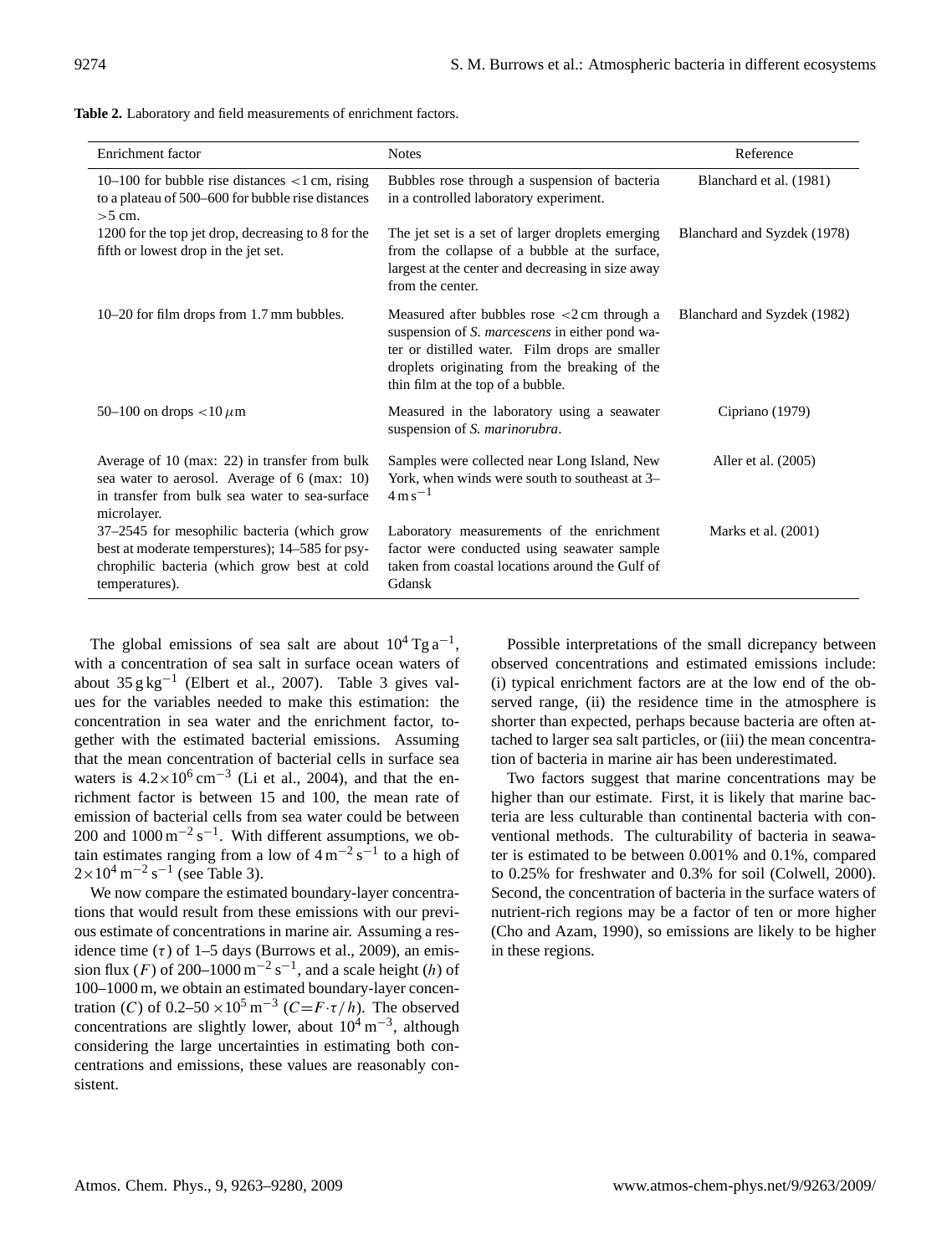| Concentration of<br>marine bacteria $\text{cm}^{-3}$ ) | Enrichment<br>factor | Global emissions<br>estimate (Gg $a^{-1}$ ) | Potential emission rate<br>$(m^{-2} s^{-1})$ |
|--------------------------------------------------------|----------------------|---------------------------------------------|----------------------------------------------|
| $3 \times 10^{5^a}$                                    | 5                    | 2                                           | 4                                            |
|                                                        | 15                   | 6                                           | 10                                           |
|                                                        | 100                  | 40                                          | 80                                           |
| $4.2 \times 10^{6^b}$                                  | 5                    | 30                                          | 50                                           |
|                                                        | 15                   | 90                                          | 200                                          |
|                                                        | 100                  | 600                                         | 1000                                         |
| $14 \times 10^{6^c}$                                   | 5                    | 100                                         | 200                                          |
|                                                        | 15                   | 300                                         | 500                                          |
|                                                        | 100                  | 2000                                        | 4000                                         |
|                                                        | 500                  | 10000                                       | 20 000                                       |

<span id="page-12-0"></span>**Table 3.** Estimates of marine emissions calculated using different characteristic values.

<sup>a</sup> Apparent minimum concentration of bacteria in nutrient-poor marine surface waters, measured by [Cho and Azam](#page-14-29) [\(1990\)](#page-14-29).

<sup>b</sup> Representative value suggested by [Li et al.](#page-15-33) [\(2004\)](#page-15-33) on the basis of median chlorophyll concentration from satellite observations.

<sup>c</sup> A very high bacterial concentration measured in Lake Ementeita, Kenya [\(Kilham,](#page-15-35) [1981\)](#page-15-35).

#### **10 Summary**

The concentration and flux of bacteria in the air can be measured using established methodologies. However, care must be taken to reduce systematic measurement errors. In particular, interpreting culturable bacteria counts is difficult, and counts of the total bacteria should be obtained if possible. Features, trends and dependencies on meteorological conditions that are seen in measurements of culturable bacteria are sometimes consistent with those seen when total bacteria are measured, but sometimes they differ. Measurements of local fluxes coupled with meteorological observations can help to improve understanding of the mechanisms driving bacterial emissions.

Rough estimates of bacterial concentrations can be given for some ecosystem and land use types. In some ecosystem types, no measurements are available (e.g. wetlands, tundra, shrubs, land ice), and the estimates given here are based on assumed similarities to other ecosystems. Meteorological variables are known to affect the surface emissions and atmospheric concentrations of bacteria. The balance of the evidence suggests that temperature and wind speed are the most important determining factors where bacteria are emitted by local area sources. The amount of precipitation and the relative humidity may also play important roles, and some observations show that bacterial concentrations tend to be correlated with the concentrations of other particulate matter. Wind direction can also be important when the sources near the measuring location are heterogeneous.

Finally, transport from distant sources may play an important role, sometimes resulting in episodic increases in concentrations. Bacteria are commonly observed to be transported over long distances together with desert dust. Statistical studies of the impact of various meteorological factors on the total bacterial concentration might help to clarify the issue. However, transport scales are large enough that the link between local meteorological conditions and bacterial concentrations will be weak in many circumstances. Bacterial concentrations also show significant seasonal and diurnal cycles, which have been attributed to the combined effect of cycles in boundary-layer turbulent transport, biological productivity, and culturability where culture-based methods were used.

In order to establish a direct effect of bacteria on atmospheric chemistry and climate, several more pieces of information will be required: 1) the concentration of bacteria in the atmospheric aerosol; 2) the rate of uptake of bacteria into cloud droplets and their ability to function as CCN and IN; 3) the fraction of bacteria in cloud droplets capable of metabolism at ambient cloud conditions, and the rates of biodegradation of atmospherically important compounds under these conditions; 4) the residence times of microorganisms in cloud droplets; and 5) the use, by bacteria, of survival strategies that allow them to prevent dessication, and the speed with which resuscitation occurs when bacteria are in cloud droplets.

A companion paper investigates particle transport and removal processes in a global chemistry-climate model as a step towards unravelling the effects of ecosystem type and meteorology on bacterial concentrations [\(Burrows et al.,](#page-13-11) [2009\)](#page-13-11).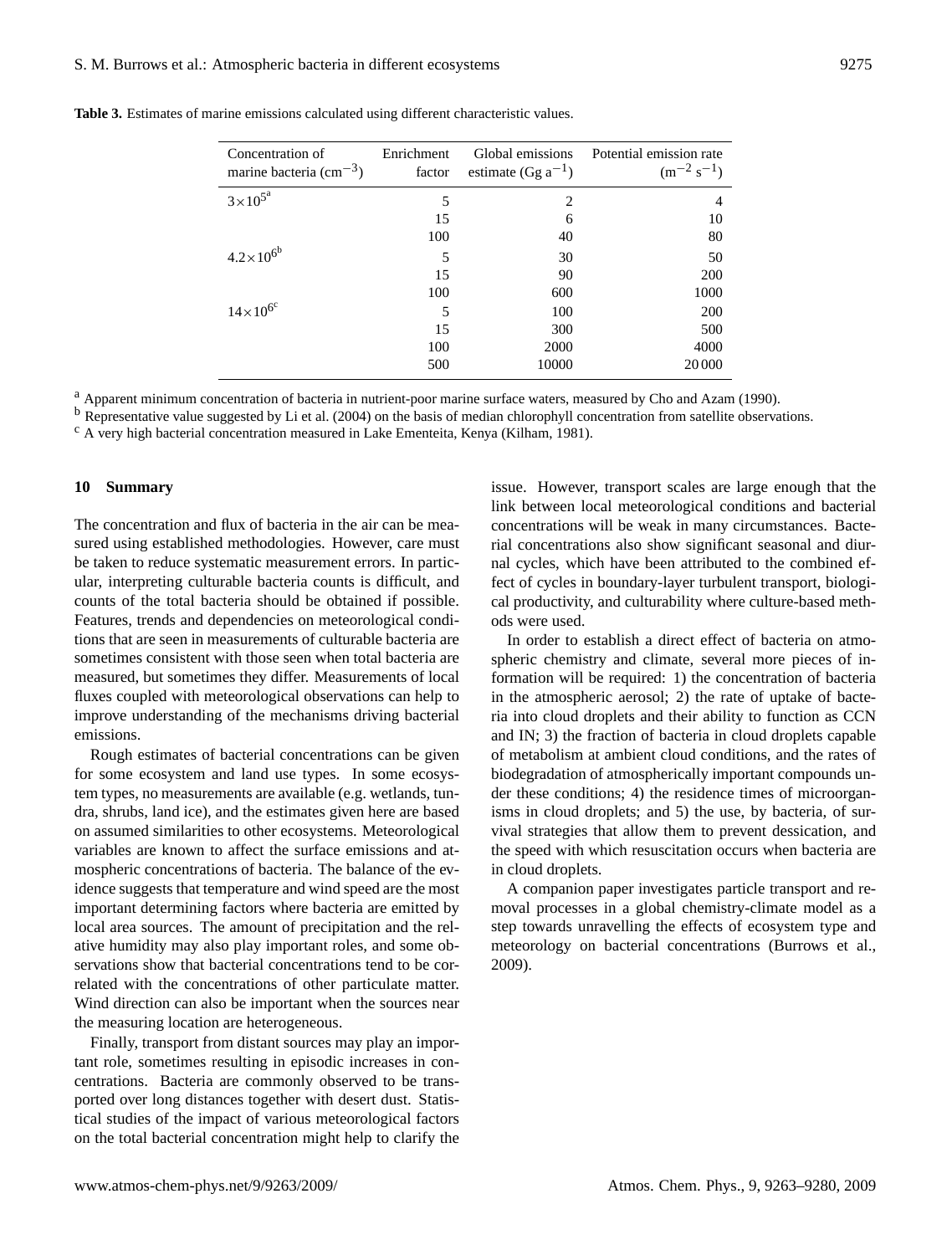Acknowledgements. The authors wish to thank Viviane Deprés and Ruprecht Jaenicke for fruitful discussions. The International Max Planck Research School on Atmospheric Chemistry and Physics is acknowledged gratefully for hosting Susannah Burrows' research, which has been supported under a National Science Foundation Graduate Research Fellowship (grant number 0633824).

The service charges for this open access publication

have been covered by the Max Planck Society.

Edited by: R. Cohen

## **References**

- <span id="page-13-7"></span>Addiss, D., Davis, J., Laventure, M., Wand, P., Hutchinson, M., and McKinney, R.: Community-acquired Legionnaires' disease associated with a cooling tower: Evidence for longer-distance transport of legionella pneumophila, Am. J. Epidemiol., 130, 557– 568, 1989.
- <span id="page-13-21"></span>Alldredge, A., Cole, J., and Caron, D.: Production of heterotrophic bacteria inhabiting macroscopic organic aggregates (marine snow) from surface waters., Limnol. Oceanogr., 31, 68– 78, 1986.
- <span id="page-13-28"></span>Aller, J., Kuznetsova, M., Jahns, C., and Kemp, P.: The sea surface microlayer as a source of viral and bacterial enrichment in marine aerosols, J. Aerosol Sci., 36, 801–812, 2005.
- <span id="page-13-12"></span>Amann, R., Ludwig, W., and Schleifer, K.: Phylogenetic identification and in situ detection of individual microbial cells without cultivation, Microbiol. Rev., 59, 143–169, 1995.
- <span id="page-13-4"></span>Amato, P., Menager, M., Sancelme, M., Laj, P., Mailhot, G., and ´ Delort, A.-M.: Microbial population in cloud water at the Puy de Dôme: Implications for the chemistry of clouds, Atmos. Environ., 39, 4143–4153, 2005.
- <span id="page-13-5"></span>Amato, P., Demeer, F., Melaouhi, A., Fontanella, S., Martin-Biesse, A., Sancelme, M., Laj, P., and Delort, A.: A fate for organic acids, formaldehyde and methanol in cloud water: their biotransformation by micro-organisms, Atmos. Chem. Phys., 7, 4159– 4169, 2007a.
- <span id="page-13-6"></span>Amato, P., Parazols, M., Sancelme, M., Laj, P., Mailhot, G., and Delort, A.: Microorganisms isolated from the water phase of tropospheric clouds at the Puy de Dome: major groups and growth abilities at low temperatures, FEMS Microbiol. Ecol., 59, 255– 264, 2007b.
- <span id="page-13-13"></span>Amato, P., Parazols, M., Sancelme, M., Mailhot, G., Laj, P., and Delort, A.: An important oceanic source of micro-organisms for cloud water at the Puy de Dôme (France), Atmos. Environ., 41, 8253–8263, 2007c.
- <span id="page-13-16"></span>Andreeva, I., Borodulin, A., Buryak, G., et al.: Biogenic Component of Atmospheric Aerosol in the South of West Siberia, Chem. Sust. Dev., 10, 523–537, 2002.
- <span id="page-13-3"></span>Ariya, P., Nepotchatykh, O., Ignatova, O., and Amyot, M.: Microbiological degradation of atmospheric organic compounds, Geophys. Res. Lett., 29, 2077, doi:10.1029/2002GL015637, 2002.
- <span id="page-13-2"></span>Ariya, P., Sun, J., Eltouny, N., Hudson, E., Hayes, C., and Kos, G.: Physical and chemical characterization of bioaerosols-Implications for nucleation processes, Int. Rev. Phys. Chem., 28, 1–32, doi:10.1080/01442350802597438, 2009.
- <span id="page-13-10"></span>Ariya, P. A. and Amyot, M.: New Directions: The role of bioaerosols in atmospheric chemistry and physics, Atmos. Environ., 38, 1231–1232, doi:10.1016/j.atmosenv.2003.12.006, 2004.
- <span id="page-13-20"></span>Arrigo, K. R. and Sullivan, C. W.: The influence of salinity and temperature covariation on the photophysiological characteristics of antarctic sea ice microalgae, J. Phycol., 28, 746–756, 1992.
- <span id="page-13-22"></span>Arrigo, K. R. and Thomas, D. N.: Large scale importance of sea ice biology in the Southern Ocean, Antarct. Sci., 16, 471–486, 2004.
- <span id="page-13-23"></span>Azam, F.: Microbial control of oceanic carbon flux: The plot thickens, Science, 280, 694–696, 1998.
- <span id="page-13-0"></span>Bauer, H., Kasper-Giebl, A., Löflund, M., Giebl, H., Hitzenberger, R., Zibuschka, F., and Puxbaum, H.: The contribution of bacteria and fungal spores to the organic carbon content of cloud water, precipitation and aerosols, Atmos. Res., 64, 109—119, doi:10. 1016/S0169-8095(02)00084-4, 2002.
- <span id="page-13-1"></span>Bauer, H., Giebl, H., Hitzenberger, R., Kasper-Giebl, A., Reischl, G., Zibuschka, F., and Puxbaum, H.: Airborne bacteria as cloud condensation nuclei, J. Geophys. Res., 108, 4658, doi:10.1029/ 2003JD003545, 2003.
- <span id="page-13-26"></span>Bezdek, H. F. and Carlucci, A. F.: Surface concentration of marine bacteria, Limnol. Oceanogr., 17, 566–569, 1972.
- <span id="page-13-24"></span>Bird, D. F. and Kalff, J.: Empirical relationships between bacterial abundance and chlorophyll concentration in fresh and marine waters, Can. J. Fish. Aquat. Sci., 41, 1015–1023, 1984.
- <span id="page-13-25"></span>Blanchard, D.: The ejection of drops from the sea and their enrichment with bacteria and other materials: A review, Estuaries, 12, 127–137, 1989.
- <span id="page-13-30"></span>Blanchard, D. and Syzdek, L.: Seven problems in bubble and jet drop researches, Limnol. Oceanogr., 23, 389–400, 1978.
- <span id="page-13-27"></span>Blanchard, D. and Syzdek, L.: Water-to-air transfer and enrichment of bacteria in drops from bursting bubbles, Appl. Environ. Microb., 43, 1001–1005, 1982.
- <span id="page-13-29"></span>Blanchard, D., Syzdek, L., and Weber, M.: Bubble scavenging of bacteria in freshwater quickly produces bacterial enrichment in airborne jet drops, Limnol. Oceanogr., 26, 961–964, 1981.
- <span id="page-13-19"></span>Borodulin, A., Safatov, A., Belan, B., and Panchenko, M.: Measurement errors in determining tropospheric bioaerosol concentrations in the southern region of Western Siberia, Doklady Biological Sciences, 403, 260–262, 2005a.
- <span id="page-13-17"></span>Borodulin, A., Safatov, A., Shabanov, A., Yarygin, A., Khutorova, O., Belan, B., and Panchenko, M.: Physical characteristics of concentration fields of tropospheric bioaerosols in the South of Western Siberia, J. Atmos. Sci., 36, 785–800, 2005b.
- <span id="page-13-8"></span>Bovallius, A., Bucht, B., Roffey, R., and Anäs, P.: Long-range air transmission of bacteria, Appl. Environ. Microb., 35, 1231, doi: 10.1128/AEM.01467-07, 1978a.
- <span id="page-13-18"></span>Bovallius, A., Bucht, B., Roffey, R., and Anas, P.: Three-year investigation of the natural airborne bacterial flora at four localities in Sweden., Appl. Environ. Microb., 35, 847–52, 1978b.
- <span id="page-13-9"></span>Bovallius, A., Roffey, R., and Henningson, E.: Long range transmission of bacteria, Ann. NY Acad. Sci., 353, 186–225, doi: 10.1111/j.1749-6632.1980.tb18922.x, 1980.
- <span id="page-13-15"></span>Bowers, R. M., Lauber, C. L., Wiedinmyer, C., Hamady, M., Halla, A. G., Fall, R., Knight, R., and Fierer, N.: Characterization of airborne microbial communities at a high-elevation site and their potential to act as atmospheric ice nuclei, Appl. Environ. Microb., 75, 5121–5130, doi:10.1128/AEM.00447-09, 2009.
- <span id="page-13-14"></span>Brodie, E.: Urban aerosols harbor diverse and dynamic bacterial populations, P. Natl. Acad. Sci. USA, 104, 299–304, doi: 10.1073/pnas.0608255104, 2007.
- <span id="page-13-11"></span>Burrows, S. M., Butler, T., Jöckel, P., Tost, H., Kerkweg, A., Pöschl, U., and Lawrence, M. G.: Bacteria in the global atmosphere: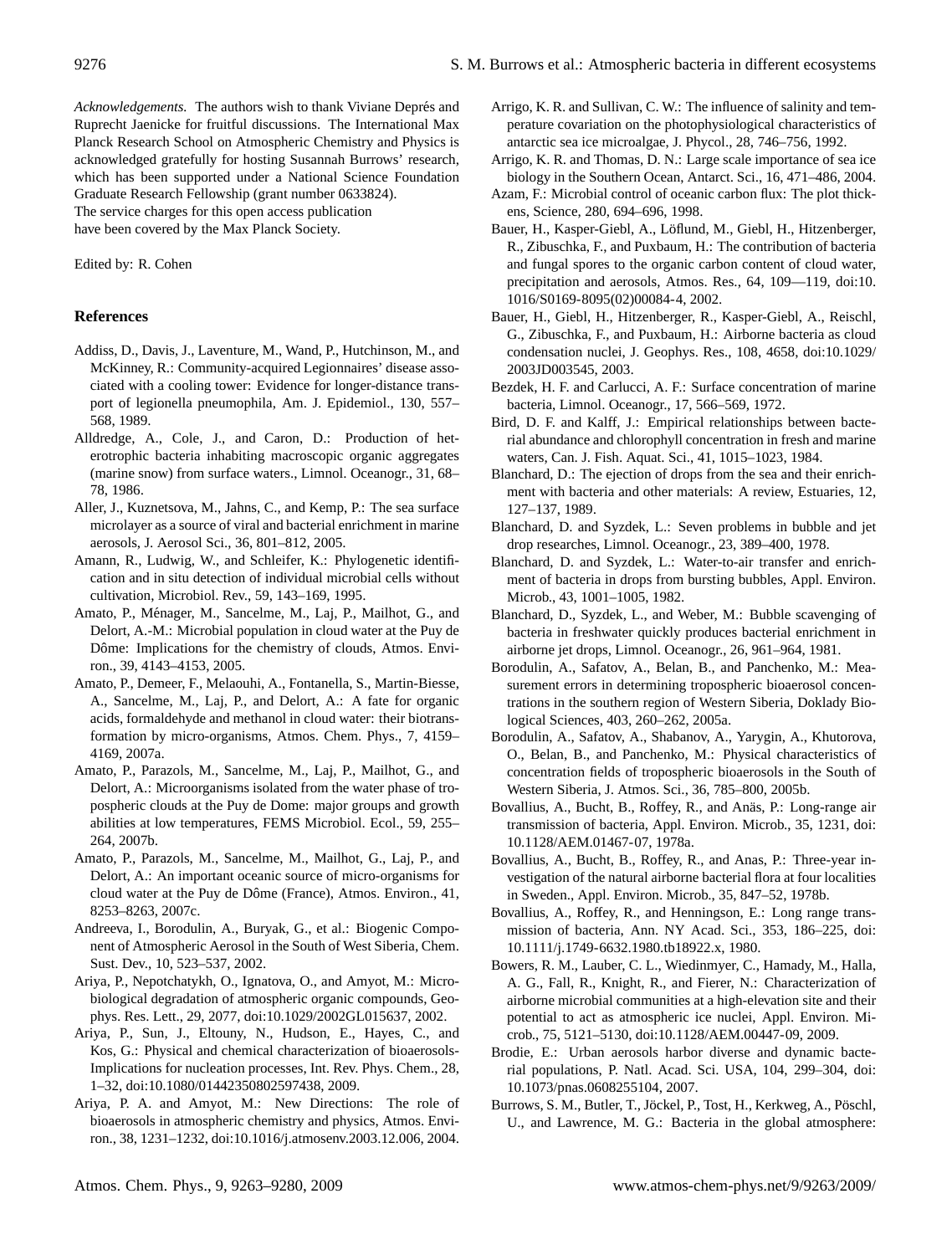Part 2 – Modelling of emissions and transport between different ecosystems, Atmos. Chem. Phys., 9, 9281–9297, 2009, [http://www.atmos-chem-phys.net/9/9281/2009/.](http://www.atmos-chem-phys.net/9/9281/2009/)

- <span id="page-14-3"></span>Caristi, J., Sands, D., and Georgakopoulos, D.: Simulation of epiphytic bacterial growth under field conditions, Simulation, 56, 295–301, 1991.
- <span id="page-14-26"></span>Carpenter, E., Lin, S., and Capone, D.: Bacterial activity in South Pole snow, Appl. Environ. Microb., 66, 4514–4517, doi:10.1128/ AEM.66.10.4514-4517.2000, 2000.
- <span id="page-14-14"></span>Carrera, M., Kesavan, J., Zandomeni, R., and Sagripanti, J.: Method to determine the number of bacterial spores within aerosol particles, Aerosol Sci. Tech., 39, 960–965, 2005.
- <span id="page-14-22"></span>Casareto, B., Suzuki, Y., Okada, K., and Morita, M.: Biological micro-particles in rain water, Geophys. Res. Lett., 23, 173–176, 1996.
- <span id="page-14-30"></span>Charlson, R., Lovelock, J., Andreae, M., and Warren, S.: Oceanic phytoplankton, atmospheric sulphur, cloud albedo and climate, Nature, 326, 655–661, 1987.
- <span id="page-14-20"></span>Chen, M., Jin, L., Sun, Z., Lu, J., Wang, Q., Hu, Q., Sun, R., and Li, Z.: Concentration and flux of bioaerosol and environmental factors, Prog. Nat. Sci., 11, 681–687, 2001.
- <span id="page-14-12"></span>Chi, M.: Fluorochrome in monitoring atmospheric bioaerosols and correlations with meteorological factors and air pollutants, Aerosol Sci. Tech., 41, 672–678, 2007.
- <span id="page-14-29"></span>Cho, B. and Azam, F.: Biogeochemical significance of bacterial biomass in the ocean's euphotic zone., Mar. Ecol.-Prog. Ser., 63, 253–259, 1990.
- Choi, D., Park, Y., Oh, S., Yoon, H., Kim, J., Seo, W., and Cha, S.: Distribution of airborne microorganisms in yellow sands of Korea, J. Microbiol., 35, 1–9, 1997.
- <span id="page-14-5"></span>Christner, B., Morris, C., Foreman, C., Cai, R., and Sands, D.: Ubiquity of biological ice nucleators in snowfall, Science, 319, 1214, doi:10.1126/science.1149757, 2008.
- <span id="page-14-32"></span>Cipriano, R.: Bubble and aerosol spectra produced by a laboratory simulation of a breaking wave, Ph.D. thesis, State University of New York at Albany, 1979.
- <span id="page-14-28"></span>Cole, J., Findlay, S., and Pace, M.: Bacterial production in fresh and saltwater ecosystems: A cross-system overview., Mar. Ecol.- Prog. Ser., 43, 1–10, 1988.
- <span id="page-14-11"></span>Colwell, R.: Viable but nonculturable bacteria: a survival strategy, J. Infect. Chemo., 6, 121–125, 2000.
- <span id="page-14-19"></span>Constantinidou, H. A., Hirano, S. S., Baker, L. S., and Upper, C. D.: Atmospheric dispersal of ice nucleation-active bacteria: The role of rain, Phytopathology, 80, 934–937, 1990.
- <span id="page-14-15"></span>Courvoisier, F., Bonacina, L., Boutou, V., Guyon, L., Bonnet, C., Thuillier, B., Extermann, J., Roth, M., Rabitz, H., and Wolf, J.: Identification of biological microparticles using ultrafast depletion spectroscopy, Faraday Discuss., 137, 37–49, 2008.
- <span id="page-14-6"></span>Deguillaume, L., Leriche, M., Amato, P., Ariya, P. A., Delort, A.- M., Pöschl, U., Chaumerliac, N., Bauer, H., Flossmann, A. I., and Morris, C. E.: Microbiology and atmospheric processes: Chemical interactions of primary biological aerosols, Biogeosciences, 5, 1073–1084, 2008,

[http://www.biogeosciences.net/5/1073/2008/.](http://www.biogeosciences.net/5/1073/2008/)

<span id="page-14-16"></span>Després, V. R., Nowoisky, J. F., Klose, M., Conrad, R., Andreae, M. O., and Pöschl, U.: Characterization of primary biogenic aerosol particles in urban, rural, and high-alpine air by DNA sequence and restriction fragment analysis of ribosomal RNA genes, Biogeosciences, 4, 1127–1141, 2007,

[http://www.biogeosciences.net/4/1127/2007/.](http://www.biogeosciences.net/4/1127/2007/)

- <span id="page-14-21"></span>di Giorgio, C., Krempff, A., Guiraud, H., Binder, P., Tiret, C., and Dumenil, G.: Atmospheric pollution by airborne microorganisms in the city of Marseilles, Atmos. Environ., 30, 155–160, 1996.
- <span id="page-14-4"></span>Diehl, K., Simmel, M., and Wurzler, S.: Numerical sensitivity studies on the impact of aerosol properties and drop freezing modes on the glaciation, microphysics, and dynamics of clouds, J. Geophys. Res., 111, doi:10.1029/2005JD005884, 2006.
- <span id="page-14-10"></span>Donaldson, A. I., Gloster, J., Harvey, L. D., and Deans, D. H.: Use of prediction models to forecast and analyse airborne spread during the foot-and-mouth disease outbreaks in Brittany, Jersey and the Isle of Wight in 1981, Vet. Rec., 110, 53–57, 1982.
- <span id="page-14-0"></span>Elbert, W., Taylor, P. E., Andreae, M. O., and Pöschl, U.: Contribution of fungi to primary biogenic aerosols in the atmosphere: wet and dry discharged spores, carbohydrates, and inorganic ions, Atmos. Chem. Phys., 7, 4569–4588, 2007,
	- [http://www.atmos-chem-phys.net/7/4569/2007/.](http://www.atmos-chem-phys.net/7/4569/2007/)
- <span id="page-14-27"></span>Fang, Z., Ouyang, Z., Zheng, H., Wang, X., and Hu, L.: Culturable airborne bacteria in outdoor environments in Beijing, China, Microb. Ecol., 54, 487–496, doi:10.1007/s00248-007-9216-3, 2007.
- <span id="page-14-7"></span>Finlay, B.: Global dispersal of free-living microbial eukaryote species, Science, 296, 1061–1063, 2002.
- <span id="page-14-13"></span>Francisco, D. E., Mah, R. A., and Rabin, A. C.: Acridine orangeepifluorescence technique for counting bacteria in natural waters., T. A. Microsc. Soc., 92, 416–421, 1973.
- <span id="page-14-17"></span>Fröhlich-Nowoisky, Pickersgill, D. A., Deprés, V. R., and Pöschl, U.: High diversity of fungi in air particulate matter, P. Natl. Acad. Sci. USA, 106, 12814–12819, doi:10.1073/pnas.0811003106, 2009.
- <span id="page-14-18"></span>Fulton, J.: Microorganisms of the upper atmosphere III. Relationship between altitude and micropopulation, Appl. Environ. Microb., 14, 237–240, 1966a.
- Fulton, J.: Microorganisms of the upper atmosphere V. Relationship between frontal activity and the micropopulation at altitude, Appl. Environ. Microb., 14, 245–250, 1966b.
- <span id="page-14-31"></span>Fulton, J. and Mitchell, R.: Microorganisms of the upper atmosphere II. Microorganisms in two types of air masses at 690 meters over a city, Appl. Environ. Microb., 14, 232–236, 1966.
- <span id="page-14-8"></span>Gloster, J., Blackall, R., Sellers, R., and Donaldson, A.: Forecasting the airborne spread of foot-and-mouth disease., Vet. Rec., 108, 370–4, 1981.
- <span id="page-14-9"></span>Gloster, J., Sellers, R., and Donaldson, A.: Long distance transport of foot-and-mouth disease virus over the sea, Vet. Rec., 110, 47– 52, 1982.
- <span id="page-14-1"></span>Gregory, P.: The Leeuwenhoek Lecture, 1970: Airborne microbes: Their significance and distribution, P. Roy. Soc. B-Biol. Sci., 177, 469–483, 1971.
- <span id="page-14-2"></span>Gregory, P.: The microbiology of the atmosphere, Leonard Hill, Aylesbury, UK, 1973.
- <span id="page-14-25"></span>Griffin, D.: Clouds of desert dust and microbiology: A mechanism of global dispersion, Microbiol. Today, 32, 180–182, 2005.
- <span id="page-14-23"></span>Griffin, D., Garrison, V., Herman, J., and Shinn, E.: African desert dust in the Caribbean atmosphere: Microbiology and public health, Aerobiologia, 17, 203–213, 2001a.
- <span id="page-14-24"></span>Griffin, D., Kellogg, C., and Shinn, E.: Dust in the wind: Long range transport of dust in the atmosphere and its implications for global public and ecosystem health, Glob. Change Human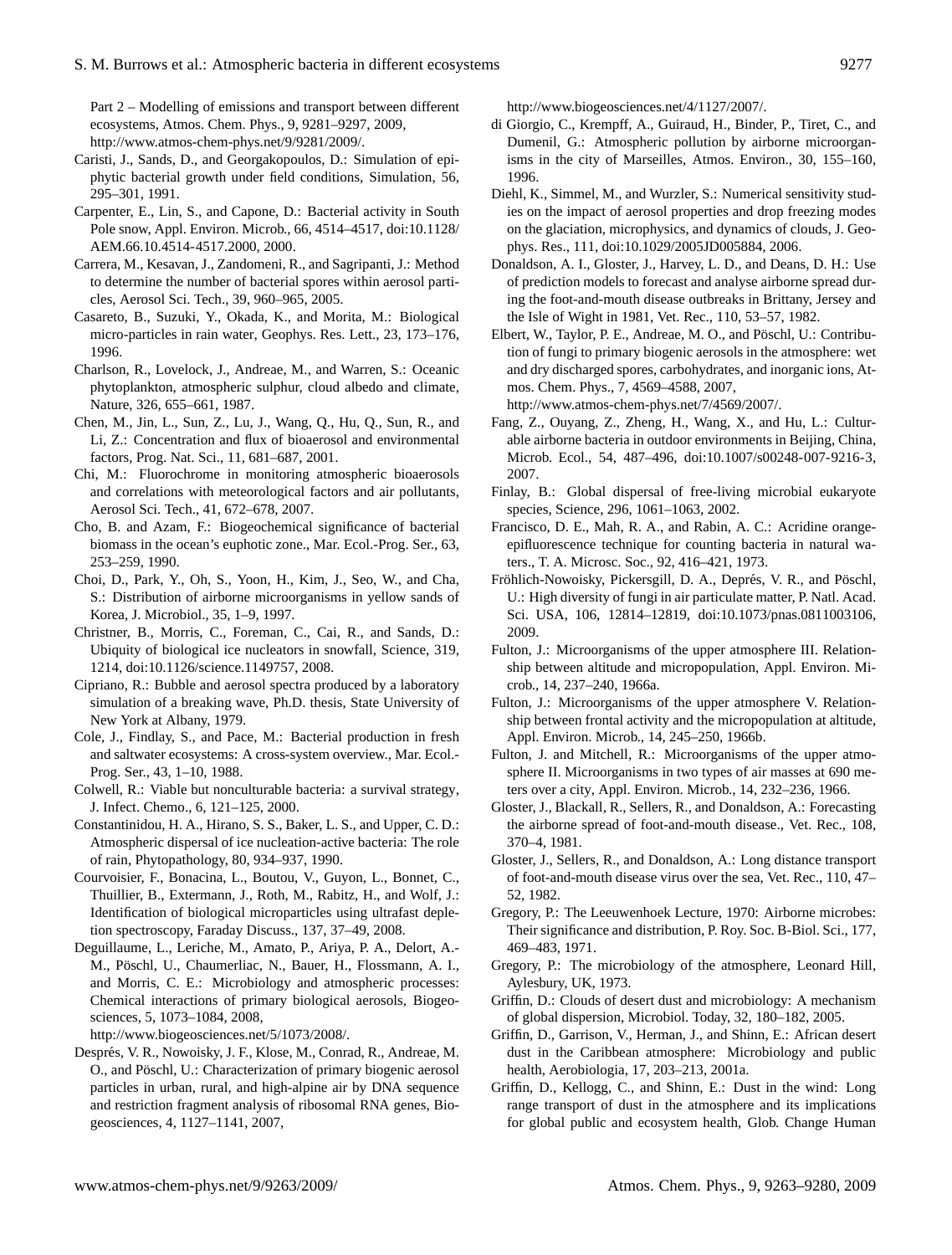Health, 2, 20–33, 2001b.

- <span id="page-15-29"></span>Griffin, D., Kellogg, C., Garrison, V., Lisle, J., Borden, T., and Shinn, E.: Atmospheric microbiology in the northern Caribbean during African dust events, Aerobiologia, 19, 143–157, 2003.
- <span id="page-15-2"></span>Griffin, D., Westphal, D., and Gray, M.: Airborne microorganisms in the African desert dust corridor over the mid-Atlantic ridge, Ocean Drilling Program, Leg 209, Aerobiologia, 22, 211–226, 2006.
- <span id="page-15-30"></span>Griffin, D., Kubilay, N., Koçak, M., Gray, M., Borden, T., and Shinn, E.: Airborne desert dust and aeromicrobiology over the Turkish Mediterranean coastline, Atmos. Environ., 41, 4050– 4062, 2007.
- <span id="page-15-21"></span>Harrison, R., Jones, A., Biggins, P., Pomeroy, N., Cox, C., Kidd, S., Hobman, J., Brown, N., and Beswick, A.: Climate factors influencing bacterial count in background air samples, Int. J. Biometeorol., 49, 167–178, 2005.
- <span id="page-15-14"></span>Heidelberg, J., Shahamat, M., Levin, M., Rahman, I., Stelma, G., Grim, C., and Colwell, R.: Effect of aerosolization on culturability and viability of gram-negative bacteria, Appl. Environ. Microb., 63, 3585–3588, 1997.
- <span id="page-15-11"></span>Herlihy, L., Galloway, J., and Mills, A.: Bacterial utilization of formic and acetic acid in rainwater, Atmos. Environ., 21, 2397– 2402, 1987.
- <span id="page-15-13"></span>Hinds, W. C.: Aerosol technology: properties, behavior, and measurement of airborne particles, Wiley-Interscience, second edn., 483 pp., 1999.
- <span id="page-15-17"></span>Ho, J.: Future of biological aerosol detection, Anal. Chim. Acta., 457, 125–148, 2002.
- <span id="page-15-19"></span>Hobbie, J., Daley, R., and Jasper, S.: Use of nuclepore filters for counting bacteria by fluorescence microscopy., Appl. Environ. Microb., 33, 1225–1228, 1977.
- <span id="page-15-3"></span>Imshenetsky, A., Lysenko, S., and Kazakov, G.: Upper boundary of the biosphere., Appl. Environ. Microb., 35, 1–5, 1978.
- <span id="page-15-0"></span>Jaenicke, R.: Abundance of cellular material and proteins in the atmosphere, Science, 308, 73, doi:10.1126/science.1106335, 2005.
- <span id="page-15-1"></span>Jaenicke, R., Matthias-Maser, S., and Gruber, S.: Omnipresence of biological material in the atmosphere, Environ. Chem., 4, 217– 220, doi:10.1071/EN07021, 2007.
- <span id="page-15-7"></span>Jones, A. M. and Harrison, R. M.: The effects of meteorological factors on atmospheric bioaerosol concentrations — A review, Sci. Total Environ., 326, 151–180, 2004.
- <span id="page-15-6"></span>Junge, K. and Swanson, B.: High-resolution ice nucleation spectra of sea-ice bacteria: Implications for cloud formation and life in frozen environments, Biogeosciences, 5, 865–873, 2008, [http://www.biogeosciences.net/5/865/2008/.](http://www.biogeosciences.net/5/865/2008/)
- <span id="page-15-31"></span>Junge, K., Eicken, H., and Deming, J.: Bacterial activity at - 2 to - 20◦C in Arctic wintertime sea ice, Appl. Environ. Microb., 70, 550–557, 2004.
- <span id="page-15-10"></span>Kellogg, C. and Griffin, D.: Aerobiology and the global transport of desert dust, Trends Ecol. Evol., 21, 638–644, 2006.
- Kellogg, C., Griffin, D., Garrison, V., Peak, K., Royall, N., Smith, R., and Shinn, E.: Characterization of aerosolized bacteria and fungi from desert dust events in Mali, West Africa, Aerobiologia, 20, 99–110, 2004.
- <span id="page-15-15"></span>Kelly, C. and Pady, S.: Microbiological studies of air masses over Montreal during 1950 and 1951, Can. J. Botany, 32, 591–600, 1954.
- <span id="page-15-20"></span>Kepner, R. and Pratt, J.: Use of fluorochromes for direct enumera-

tion of total bacteria in environmental samples: past and present, Microbiol. Mol. Biol. R., 58, 603–615, 1994.

- <span id="page-15-35"></span>Kilham, P.: Pelagic bacteria: Extreme abundances in African saline lakes, Naturwissenschaften, 68, 380–381, 1981.
- <span id="page-15-8"></span>Knudsen, G.: Model to predict aerial dispersal of bacteria during environmental release., Appl. Environ. Microb., 55, 2641–2647, 1989.
- <span id="page-15-18"></span>Kuske, C.: Current and emerging technologies for the study of bacteria in the outdoor air, Curr. Opin. Biotech., 17, 291–296, 2006.
- <span id="page-15-34"></span>Lee, S. and Fuhrman, J.: Relationships between biovolume and biomass of naturally derived marine bacterioplankton, Appl. Environ. Microb., 53, 1298–1303, 1987.
- <span id="page-15-12"></span>Lelieveld, J. and Heintzenberg, J.: Sulfate cooling effect on climate through in-cloud oxidation of anthropogenic  $SO_2$ , Science, 258, 117–120, 1992.
- <span id="page-15-5"></span>Levin, Z. and Yankofsky, S. A.: Lecture notes in physics, atmospheric aerosols and nucleation, chap. Ice nuclei of biological origin, edited by: Wagner, P. E. and Vali, G., Springer Verlag, 620–633, 1988.
- <span id="page-15-33"></span>Li, W., Head, E., and Glen Harrison, W.: Macroecological limits of heterotrophic bacterial abundance in the ocean, Deep-Sea Res. I, 51, 1529–1540, 2004.
- <span id="page-15-4"></span>Lidwell, O.: Joseph Lister and infection from the air, Epidemiol. Infect., 99, 569–578, 1987.
- Lighthart, B.: Microbial aerosols: Estimated contribution of combine harvesting to an airshed., Appl. Environ. Microb., 47, 430– 432, 1984.
- <span id="page-15-9"></span>Lighthart, B.: The ecology of bacteria in the alfresco atmosphere, FEMS Microbiol. Ecol., 23, 263–274, 1997.
- <span id="page-15-16"></span>Lighthart, B.: Mini-review of the concentration variations found in the alfresco atmospheric bacterial populations, Aerobiologia, 16, 7–16, 2000.
- <span id="page-15-25"></span>Lighthart, B. and Kirilenko, A.: Simulation of summer-time diurnal bacterial dynamics in the atmospheric surface layer-experiments, topography, and winds, Atmos. Environ., 32, 2491–2496, 1998.
- <span id="page-15-26"></span>Lighthart, B. and Shaffer, B. T.: Bacterial flux from chaparral into the atmosphere in mid-summer at a high desert location, Atmos. Environ., 28, 1267–1274, 1994.
- <span id="page-15-22"></span>Lighthart, B., Shaffer, B., Marthi, B., and Ganio, L.: Artificial windgust liberation of microbial bioaerosols previously deposited on plants, Aerobiologia, 9, 189–196, 1993.
- <span id="page-15-23"></span>Lighthart, B., Shaffer, B. T., Frisch, A. S., and Paterno, D.: Meteorological variables associated with population density of culturable atmospheric bacteria at a summer site in the Mid-Willamette River Valley, Oregon, Tech. rep., U.S. Army Edgewood Chemical Biological Center, Aberdeen Proving Ground, Maryland, USA, 2004.
- <span id="page-15-24"></span>Lindemann, J. and Upper, C. D.: Aerial dispersal of epiphytic bacteria over bean plants, Appl. Environ. Microb., 50, 1229, 1985.
- <span id="page-15-28"></span>Lindemann, J., Constantinidou, H., Barchet, W., and Upper, C.: Plants as sources of airborne bacteria, including ice nucleationactive bacteria, Appl. Environ. Microb., 44, 1059–1063, 1982.
- <span id="page-15-27"></span>Lindow, S. and Brandl, M.: Microbiology of the phyllosphere, Appl. Environ. Microb., 69, 1875–1883, 2003.
- <span id="page-15-32"></span>Linley, E., Newell, R., and Lucas, M.: Quantitative relationships between phytoplankton, bacteria and heterotrophic microflagellates in shelf waters, Mar. Ecol.-Prog. Ser., 12, 77–89, 1983.
- Mahdy, H. and El-Sehrawi, M.: Airborne bacteria in the atmosphere of El-Taif region, Saudi Arabia, Water Air Soil Poll., 98, 317–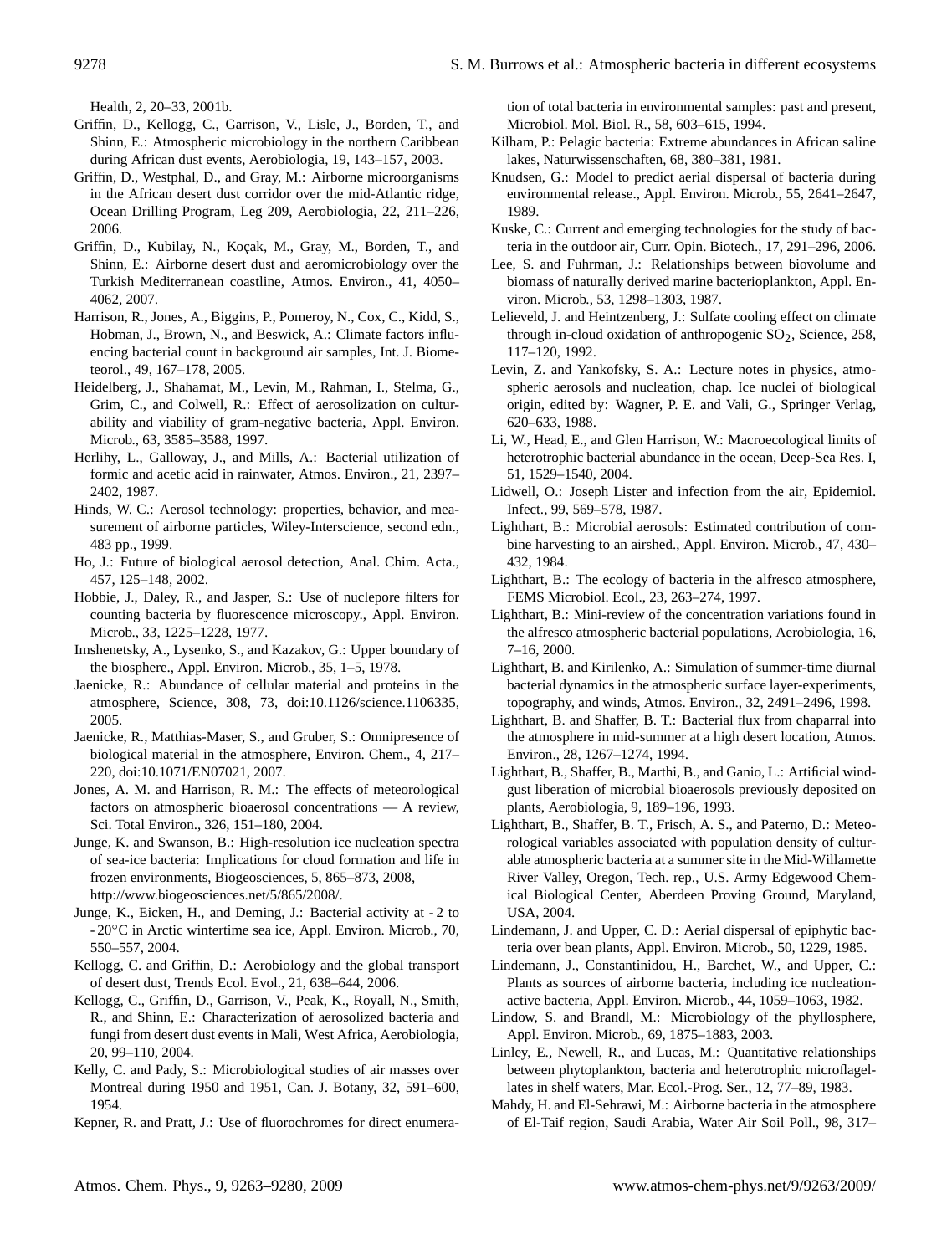324, 1997.

- <span id="page-16-31"></span>Marks, R., Kruczalak, K., Jankowska, K., and Michalska, M.: Bacteria and fungi in air over the Gulf of Gdańsk and Baltic sea, J. Atmos. Sci., 32, 237–250, 2001.
- <span id="page-16-13"></span>Martiny, J., Bohannan, B., Brown, J., Colwell, R., Fuhrman, J., Green, J., Horner-Devine, M., Kane, M., Krumins, J., Kuske, C., et al.: Microbial biogeography: Putting microorganisms on the map, Nat. Rev. Microbiol., 4, 102–112, 2006.
- <span id="page-16-19"></span>Matthias-Maser, S. and Jaenicke, R.: The size distribution of primary biological aerosol particles with radii  $> 0.2 \mu$ m in an urban / rural influenced region, Atmos. Res., 39, 279–286, 1995.
- <span id="page-16-4"></span>Meier, F. C.: Collecting micro-organisms from the Arctic atmosphere. With field notes and material by Charles A. Lindberg., The Scientific Monthly, 40, 5–20, 1935.
- <span id="page-16-29"></span>Meskhidze, N. and Nenes, A.: Phytoplankton and cloudiness in the Southern Ocean, Science, 314, 1419–1423, 2006.
- <span id="page-16-15"></span>Miquel, P.: Les organismes vivants de l'atmosphere, Gauthier-Villars, 1883.
- <span id="page-16-8"></span>Möhler, O., DeMott, P. J., Vali, G., and Levin, Z.: Microbiology and atmospheric processes: The role of biological particles in cloud physics, Biogeosciences, 4, 1059–1071, 2007, [http://www.biogeosciences.net/4/1059/2007/.](http://www.biogeosciences.net/4/1059/2007/)
- <span id="page-16-9"></span>Möhler, O., Georgakopoulos, D. G., Morris, C. E., Benz, S., Ebert, V., Hunsmann, S., Saathoff, H., Schnaiter, M., and Wagner, R.: Heterogeneous ice nucleation activity of bacteria: New laboratory experiments at simulated cloud conditions, Biogeosciences, 5, 1425–1435, 2008,

[http://www.biogeosciences.net/5/1425/2008/.](http://www.biogeosciences.net/5/1425/2008/)

- <span id="page-16-32"></span>Monahan, E.: The Role of Air–Sea Exchange in Geochemical Cycling, chap. The ocean as a source for atmospheric particles, D. Reidel Publishing Company, 129–163, 1986.
- <span id="page-16-24"></span>Morris, C. and Kinkel, L.: Phyllosphere microbiology, chap. Fifty years of phyllosphere microbiology: Significant contributions to research in related fields, 365–375, APS Press, St. Paul, Minnesota, USA, 2002.
- <span id="page-16-7"></span>Morris, C., Georgakopoulos, D., and Sands, D.: Ice nucleation active bacteria and their potential role in precipitation, J. Phys. IV France, 121, 87–103, 2005.
- <span id="page-16-10"></span>Mortazavi, R., Hayes, C. T., and Ariya, P. A.: Ice nucleation activity of bacteria isolated from snow compared with organic and inorganic substrates, Environ. Chem., 5, 373–381, doi:10.1071/ EN08055, 2008.
- <span id="page-16-22"></span>Mouli, P., Mohan, S., and Reddy, S.: Assessment of microbial (bacteria) concentrations of ambient air at semi-arid urban region: Influence of meteorological factors., Appl. Ecol. Environ. Res., 3, 139–149, 2005.
- Negrin, M., Del Panno, M., and Ronco, A.: Study of bioaerosols and site influence in the La Plata area (Argentina) using conventional and DNA (fingerprint) based methods, Aerobiologia, 23, 249–258, 2007.
- <span id="page-16-3"></span>Nguyen, T., Ilef, D., Jarraud, S., Rouil, L., Campese, C., Che, D., Haeghebaert, S., Ganiayre, F., Marcel, F., Etienne, J., et al.: A community-wide outbreak of Legionnaires disease linked to industrial cooling towers — how far can contaminated aerosols spread?, J. Infect. Dis., 193, 102–111, 2006.
- <span id="page-16-27"></span>O'Dowd, C., Langmann, B., Varghese, S., Scannell, C., Ceburnis, D., and Facchini, M.: A combined organic-inorganic sea-spray source function, Geophys. Res. Lett., 35, L01801, doi:10.1029/ 2007GL03033, 2008.
- <span id="page-16-28"></span>O'Dowd, C. D., Facchini, M. C., Cavalli, F., Ceburnis, D., Mircea, M., Decesari, S., Fuzzi, S., Yoon, Y. J., and Putaud, J.-P.: Biogenically driven organic contribution to marine aerosol, Nature, 431, 676–680, doi:10.1038/nature02959, 2004.
- <span id="page-16-30"></span>Pady, S. and Kelly, C.: Numbers of Fungi and Bacteria in Transatlantic Air, Science, 117, 607–609, 1953.
- <span id="page-16-23"></span>Pady, S. and Kelly, C.: Aerobiological studies of fungi and bacteria over the Atlantic Ocean, Can. J. Botany, 32, 202–212, 1954.
- <span id="page-16-1"></span>Pasteur, L.: Expériences relatives aux générations dites spontanées, Comptes rendus hebdomadaires des séances de l'Acad'emie des sciences, 50, 303–307, 1860a.
- <span id="page-16-2"></span>Pasteur, L.: Suite à une précédente communication relative aux générations dites spontanées, Comptes rendus hebdomadaires des séances de l'Acad'emie des sciences, 51, 675–678, 1860b.
- Pastuszka, J., Kyaw Tha Paw, U., Lis, D., Wlazło, A., and Ulfig, K.: Bacterial and fungal aerosol in indoor environment in Upper Silesia, Poland, Atmos. Environ., 34, 3833–3842, 2000.
- <span id="page-16-17"></span>Pöschl, U.: Atmospheric Aerosols: Composition, Transformation, Climate and Health Effects, Angew. Chem. Int. Edit., 44, 7520– 7540, 2005.
- <span id="page-16-11"></span>Pratt, K., DeMott, P., French, J., Wang, Z., Westphal, D., Heymsfield, A., Twohy, C., Prenni, A., and Prather, K.: In situ detection of biological particles in cloud ice-crystals, Nature Geosci., 2, 398–401, 2009.
- <span id="page-16-12"></span>Prenni, A., Petters, M., Kreidenweis, S., Heald, C., Martin, S., Artaxo, P., Garland, R., Wollny, A., and Pöschl, U.: Relative roles of biogenic emissions and Saharan dust as ice nuclei in the Amazon basin, Nature Geosci., 2, 402–405, doi:10.1038/NGEO517, 2009.
- <span id="page-16-26"></span>Price, P.: A habitat for psychrophiles in deep Antarctic ice, P. Natl. Acad. Sci. USA, 97, 1247, doi:10.1073/pnas.97.3.1247, 2000.
- <span id="page-16-14"></span>Pringle, A., Baker, D., Platt, J., Wares, J., Latge, J., and Taylor, J.: Cryptic speciation in the cosmopolitan and clonal human pathogenic fungus Aspergillus fumigatus, Evolution, 59, 1886– 1899, 2005.
- <span id="page-16-25"></span>Prospero, J.: Long-term measurements of the transport of African mineral dust to the southeastern United States — Implications for regional air quality, J. Geophys. Res., 104, 15917–15927, 1999.
- <span id="page-16-0"></span>Prospero, J., Blades, E., Mathison, G., and Naidu, R.: Interhemispheric transport of viable fungi and bacteria from Africa to the Caribbean with soil dust, Aerobiologia, 21, 1–19, 2005.
- <span id="page-16-20"></span>Reyes, F., Jeys, T., Newbury, N., Primmerman, C., Rowe, G., and Sanchez, A.: Bio-aerosol fluorescence sensor, Field Anal. Chem. Tech., 3, 240–248, 1999.
- <span id="page-16-5"></span>Rogers, L. A. and Meier, F. C.: The collection of micro-organisms above 36,000 feet, National Geographic Society, Technical Papers, 146–151, 1936.
- <span id="page-16-21"></span>Rosas, I., Yela, A., and Santos-Burgoa, C.: Occurrence of airborne enteric bacteria in Mexico City, Aerobiología, 10, 39–45, 1994.
- <span id="page-16-18"></span>Roszak, D. and Colwell, R.: Survival strategies of bacteria in the natural environment, Microbiol. Rev., 51, 365, 1987.
- Rüden, H., Thofern, E., Fischer, P., and Mihm, U.: Airborne microorganisms: Their occurrence, distribution and dependence on environmental factors – Especially on organic compounds of airpollution, Pure Appl. Geophys., 116, 335–350, 1978.
- <span id="page-16-6"></span>Sands, D., Langhans, V., Scharen, A., and DeSmet, G.: The association between bacteria and rain and possible resultant meteorological implications, Idojaras (Budapest), 86, 148–152, 1992.
- <span id="page-16-16"></span>Sattler, B., Puxbaum, H., and Psenner, R.: Bacterial growth in su-